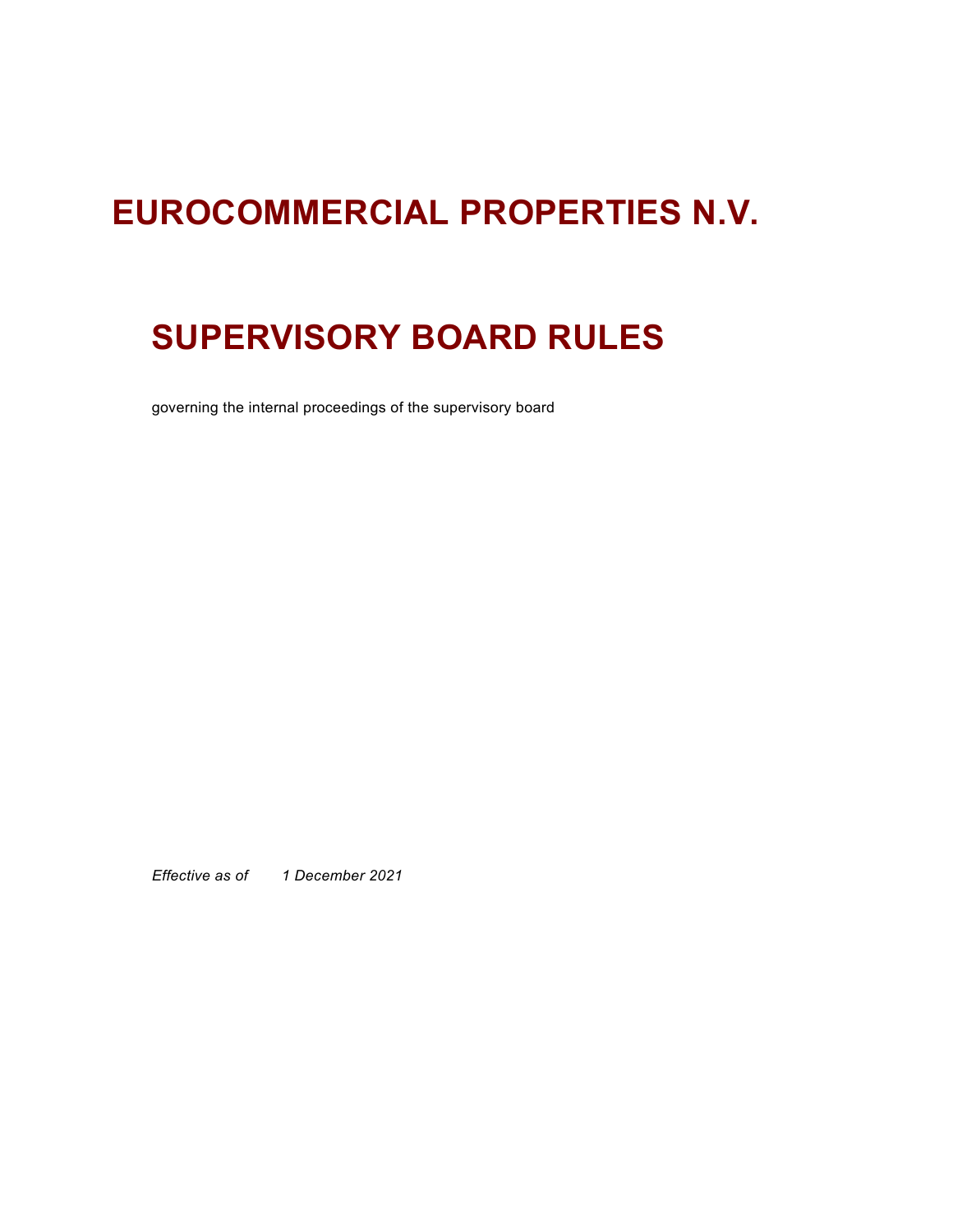# **Contents**

# **Clause**

| 1              |                                                                     |  |
|----------------|---------------------------------------------------------------------|--|
| 1.1            |                                                                     |  |
| 1.2            |                                                                     |  |
| $2^{\circ}$    | <b>COMPOSITION OF THE SUPERVISORY BOARD, DIVISION OF DUTIES AND</b> |  |
|                |                                                                     |  |
|                |                                                                     |  |
| 2.1<br>2.2     |                                                                     |  |
| 2.3            |                                                                     |  |
|                |                                                                     |  |
| 3 <sup>1</sup> |                                                                     |  |
| 3.1            |                                                                     |  |
| 3.2            |                                                                     |  |
| 3.3            |                                                                     |  |
|                |                                                                     |  |
| 4.1            |                                                                     |  |
| 4.2            |                                                                     |  |
|                |                                                                     |  |
|                |                                                                     |  |
| 5              |                                                                     |  |
| 5.1            |                                                                     |  |
| 5.2            |                                                                     |  |
| 5.3            |                                                                     |  |
| 5.4            |                                                                     |  |
| 5.5            |                                                                     |  |
| 5.6            |                                                                     |  |
| 5.7            |                                                                     |  |
| 5.8            |                                                                     |  |
| 5.9            |                                                                     |  |
| 6              |                                                                     |  |
| 6.1            |                                                                     |  |
| 6.2            |                                                                     |  |
| 6.3            |                                                                     |  |
| 6.4            |                                                                     |  |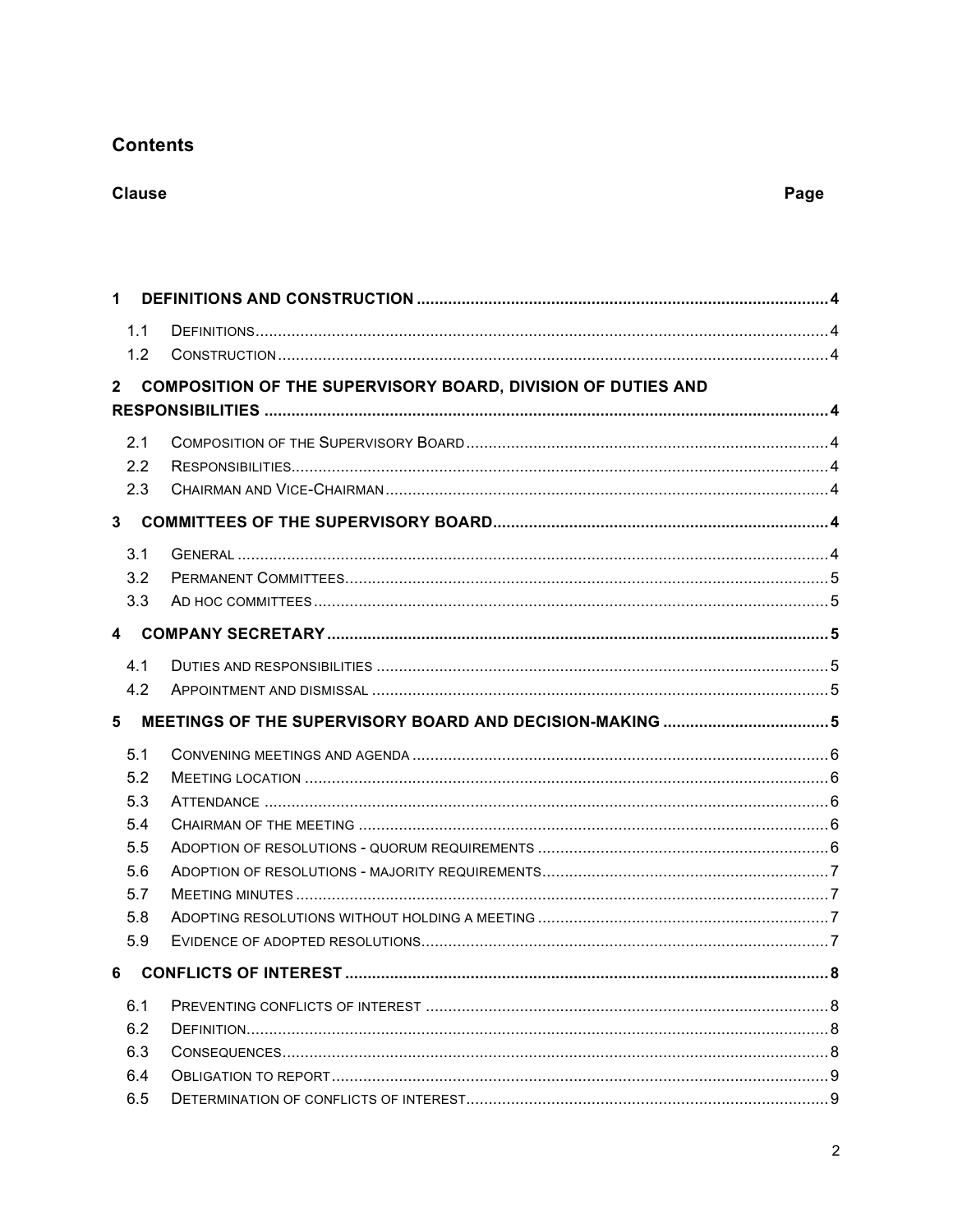| 6.6            |              |                                                                         |  |
|----------------|--------------|-------------------------------------------------------------------------|--|
| $\overline{7}$ |              | RELATIONSHIP WITH THE MANAGEMENT BOARD AND GENERAL MEETING  10          |  |
| 7.1            |              |                                                                         |  |
| 7.2            |              |                                                                         |  |
| 7.3            |              |                                                                         |  |
| 7.4            |              | MANAGING DIRECTORS AND MAJORITY SHAREHOLDERS - CONFLICTS OF INTEREST 10 |  |
| 8              |              |                                                                         |  |
| 8.1            |              |                                                                         |  |
| 9              |              |                                                                         |  |
| 9.1            |              |                                                                         |  |
| 10             |              |                                                                         |  |
|                | 10.1         |                                                                         |  |
| 11             |              |                                                                         |  |
|                | 11.1<br>11.2 |                                                                         |  |

# **Schedules**

| <b>Schedule 1</b> | Definitions                                            |
|-------------------|--------------------------------------------------------|
| <b>Schedule 2</b> | Profile of the Supervisory Board                       |
| <b>Schedule 3</b> | Rotation schedule of the Supervisory Board             |
| <b>Schedule 4</b> | General responsibilities of the Supervisory Board      |
| <b>Schedule 5</b> | Responsibilities of the Chairman and the Vice-Chairman |
| Schedule 6        | <b>Audit Committee Charter</b>                         |
| <b>Schedule 7</b> | Nomination and Remuneration Committee Charter          |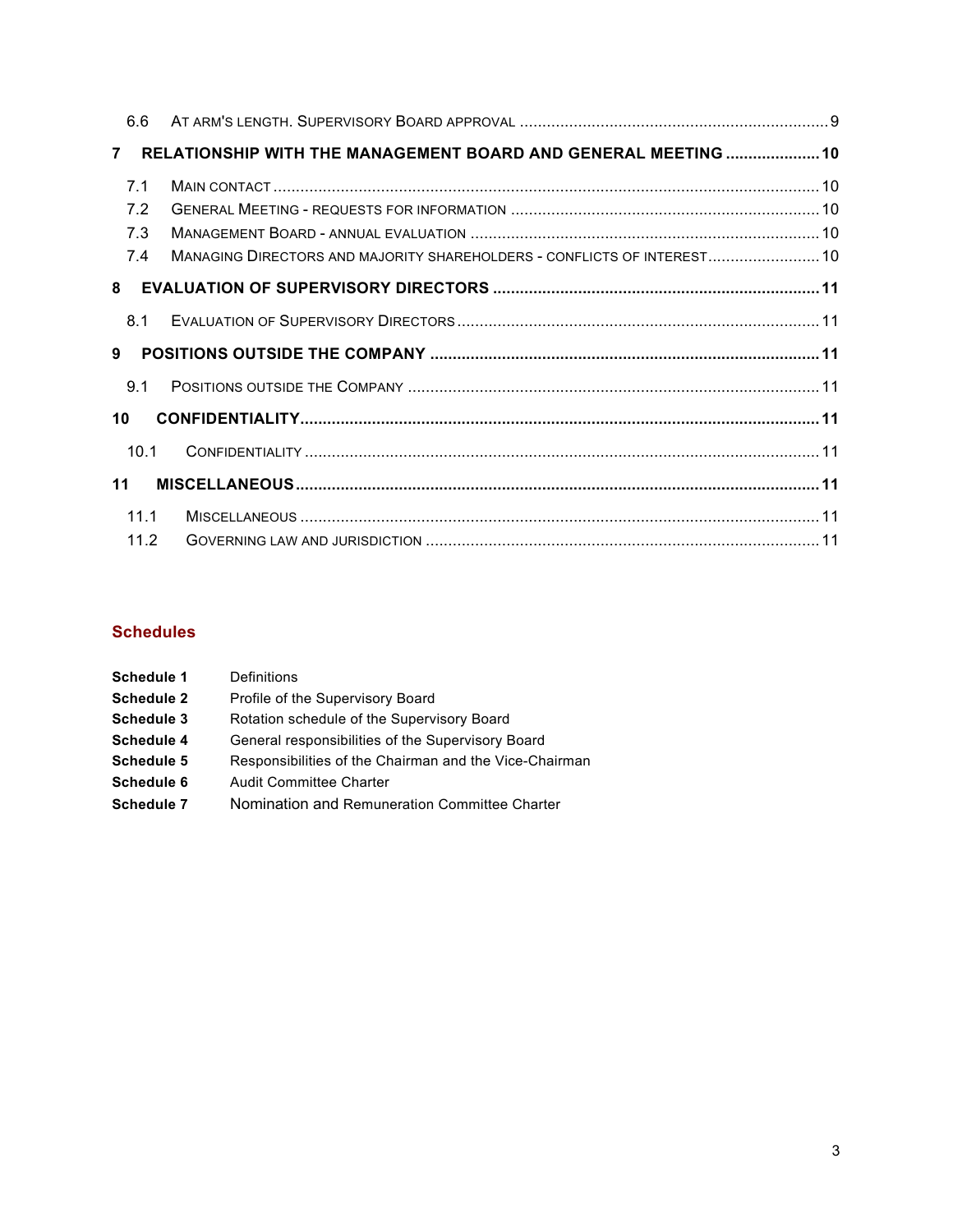## <span id="page-3-0"></span>**1 DEFINITIONS AND CONSTRUCTION**

#### <span id="page-3-1"></span>**1.1 Definitions**

- 1.1.1 In these Rules capitalised terms have the meaning as set out in [Schedule 1.](#page-12-0)
- 1.1.2 Any reference in these Rules to "in writing" means in writing or by other reproducible electronic communication.

#### <span id="page-3-2"></span>**1.2 Construction**

1.2.1 Schedules are part of these Rules.

## <span id="page-3-3"></span>**2 COMPOSITION OF THE SUPERVISORY BOARD, DIVISION OF DUTIES AND RESPONSIBILITIES**

## <span id="page-3-4"></span>**2.1 Composition of the Supervisory Board**

- 2.1.1 The Supervisory Board prepares a profile of its size and composition, taking into account the nature of the Company's business and the Supervisory Board's activities. The current profile is set out in [Schedule 2.](#page-13-0)
- 2.1.2 The Supervisory Board must prepare a rotation schedule to prevent, where possible and practical, reappointments occurring at the same time. The current rotation schedule is set out in [Schedule 3.](#page-14-0)

### <span id="page-3-5"></span>**2.2 Responsibilities**

2.2.1 The general responsibilities of the Supervisory Board are set out in [Schedule 4.](#page-15-0)

## <span id="page-3-6"></span>**2.3 Chairman and Vice-Chairman**

- <span id="page-3-9"></span>2.3.1 The Supervisory Board appoints one of the Supervisory Directors as Chairman and one of its members as Vice-Chairman.
- 2.3.2 The Chairman cannot be a former Managing Director and must be independent in accordance with best practice provision 2.1.8 of the Code.
- 2.3.3 The responsibilities of the Chairman and the Vice-Chairman are set out in [Schedule 5.](#page-17-0)

## <span id="page-3-7"></span>**3 COMMITTEES OF THE SUPERVISORY BOARD**

<span id="page-3-8"></span>**3.1 General**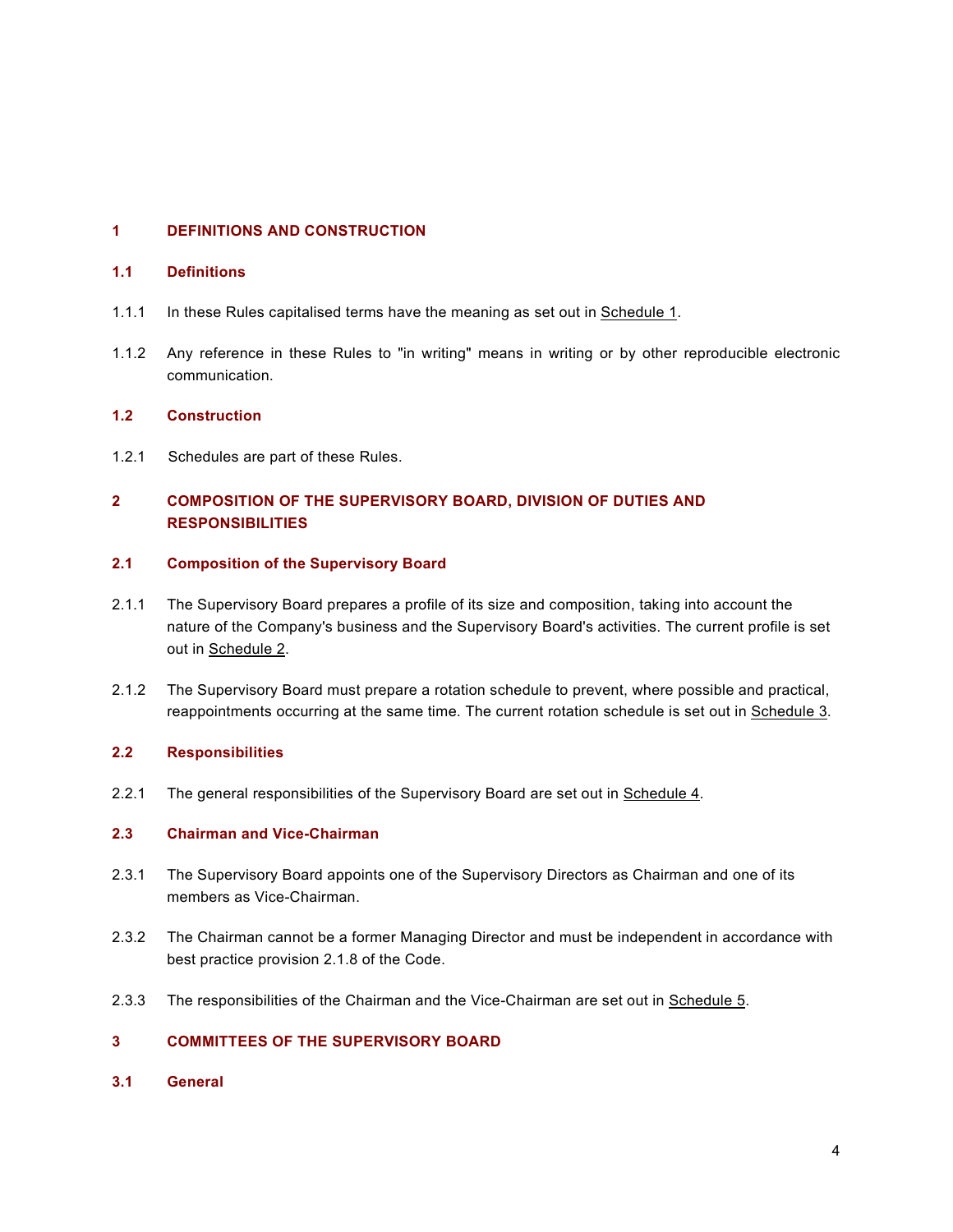- 3.1.1 The Supervisory Board may assign certain tasks to one or more permanent or ad hoc committees comprising one or more Supervisory Directors.
- 3.1.2 The task of Supervisory Board committees is to prepare the decision-making of the Supervisory Board. Establishing committees does not diminish the responsibility of the Supervisory Board and the Supervisory Directors for obtaining information and forming an independent opinion. The committees cannot adopt resolutions on behalf of the Supervisory Board.
- 3.1.3 The Supervisory Board appoints Supervisory Board committee members. For each committee, the Supervisory Board appoints a chairman from among committee members, and a secretary who can be appointed as the Company Secretary. The secretary does not need to be a Supervisory Director.
- 3.1.4 Supervisory Board committees report on a regular basis to the Supervisory Board about their actions, reviews, proposals and findings.

## <span id="page-4-0"></span>**3.2 Permanent Committees**

- <span id="page-4-7"></span><span id="page-4-6"></span>3.2.1 The Supervisory Board has the following permanent committees:
	- (a) the Audit Committee, with duties and internal proceedings as set out in [Schedule 6;](#page-19-0)
	- (b) the Nomination and Remuneration Committee, with duties and internal proceedings as set out in [Schedule 7;](#page-22-0) and

## <span id="page-4-8"></span><span id="page-4-1"></span>**3.3 Ad hoc committees**

- 3.3.1 The Supervisory Board may establish ad hoc committees.
- 3.3.2 The duties and internal proceedings of ad hoc committees are set out in writing by the Supervisory Board and form part of these Rules.

### <span id="page-4-2"></span>**4 COMPANY SECRETARY**

### <span id="page-4-3"></span>**4.1 Duties and responsibilities**

4.1.1 The Company Secretary assists the Supervisory Board. The Company Secretary ensures that the proper procedures as required by law, the Articles of Association or these Rules are complied with. The Company Secretary assists the Chairman in organising Supervisory Board meetings. On invitation of the Chairman the Secretary attends the meetings of the Supervisory Board.

## <span id="page-4-4"></span>**4.2 Appointment and dismissal**

4.2.1 Subject to the Supervisory Board's approval, the Management Board appoints and dismisses the Company Secretary. The Supervisory Board may recommend the appointment or dismissal of the Company Secretary to the Management Board.

#### <span id="page-4-5"></span>**5 MEETINGS OF THE SUPERVISORY BOARD AND DECISION-MAKING**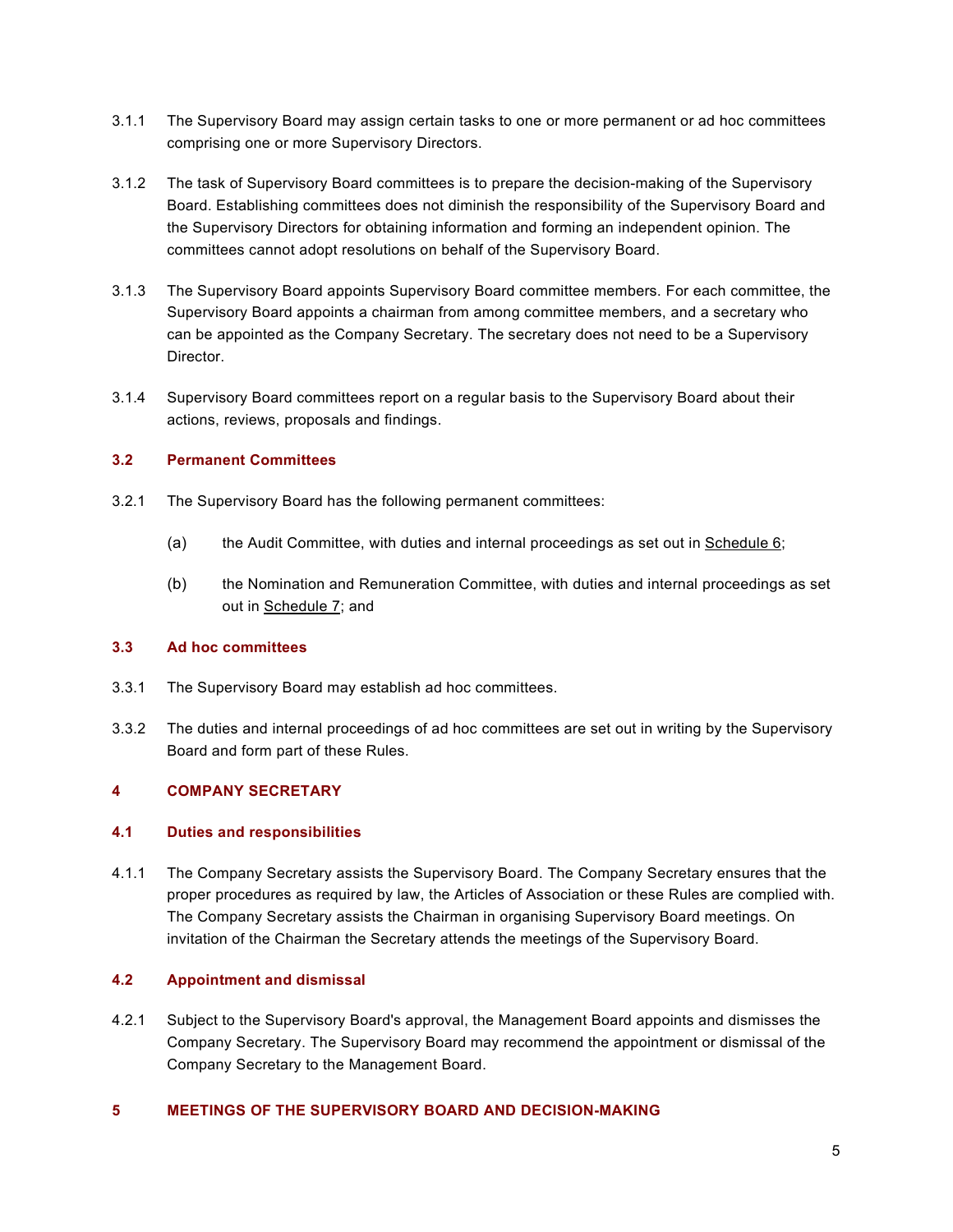#### <span id="page-5-0"></span>**5.1 Convening meetings and agenda**

- 5.1.1 Meetings are held in accordance with a meeting schedule to be annually set by the Supervisory Board. Additional meetings are convened whenever the Chairman's deems this necessary or whenever two Supervisory Directors make a request in writing to that effect to the Chairman.
- 5.1.2 Meetings are convened in a timely manner by the Chairman or, if the Chairman position is vacant (*ontstentenis*) or if the Chairman is unable to act (*belet*), by the Vice-Chairman. In case the Chairman and Vice-Chairman positions are vacant (*ontstentenis)* or if the Chairman and Vice-Chairman are unable to act (*belet*), meetings may be convened by any other Supervisory Director. The notice sets out the meeting agenda. The usual notice period is four weeks. In any case, a notice period of eight days must be observed, unless there are urgent reasons to serve a shorter notice period. The Supervisory Director convening a meeting sets the agenda for that meeting. Supervisory Directors may submit agenda items to the Supervisory Director convening the meeting.

### <span id="page-5-1"></span>**5.2 Meeting location**

- 5.2.1 Meetings are normally held at the Company's offices, but may also take place elsewhere in the Netherlands, France, Italy, Sweden or Belgium, if all Supervisory Directors agree to this.
- 5.2.2 Meetings may also be held by telephone, videoconference or electronic communication, provided that all participants can hear each other simultaneously. Supervisory Directors attending the meeting by telephone, videoconference or electronic communication are considered present at the meeting.

## <span id="page-5-2"></span>**5.3 Attendance**

- 5.3.1 A Supervisory Director may be represented at a meeting by another Supervisory Director holding a proxy in writing.
- 5.3.2 The Supervisory Board may require that certain officers and external advisers attend its meetings.
- 5.3.3 The Managing Directors may attend Supervisory Board meetings, unless the Supervisory Board indicates that there is an interest that would make their presence objectionable.

### <span id="page-5-3"></span>**5.4 Chairman of the meeting**

5.4.1 The Chairman or, if the Chairman is not present at the meeting, the Vice-Chairman chairs the meeting. If both the Chairman and the Vice-Chairman are not present at a meeting and the Chairman has not appointed another Supervisory Director as chairman of that meeting, the Supervisory Directors present at the meeting will appoint one of them as chairman of that meeting.

#### <span id="page-5-4"></span>**5.5 Adoption of resolutions - quorum requirements**

5.5.1 The Supervisory Board can only pass resolutions at a meeting at which at least half of the members of the Supervisory Board entitled to vote is present or represented. If the quorum referred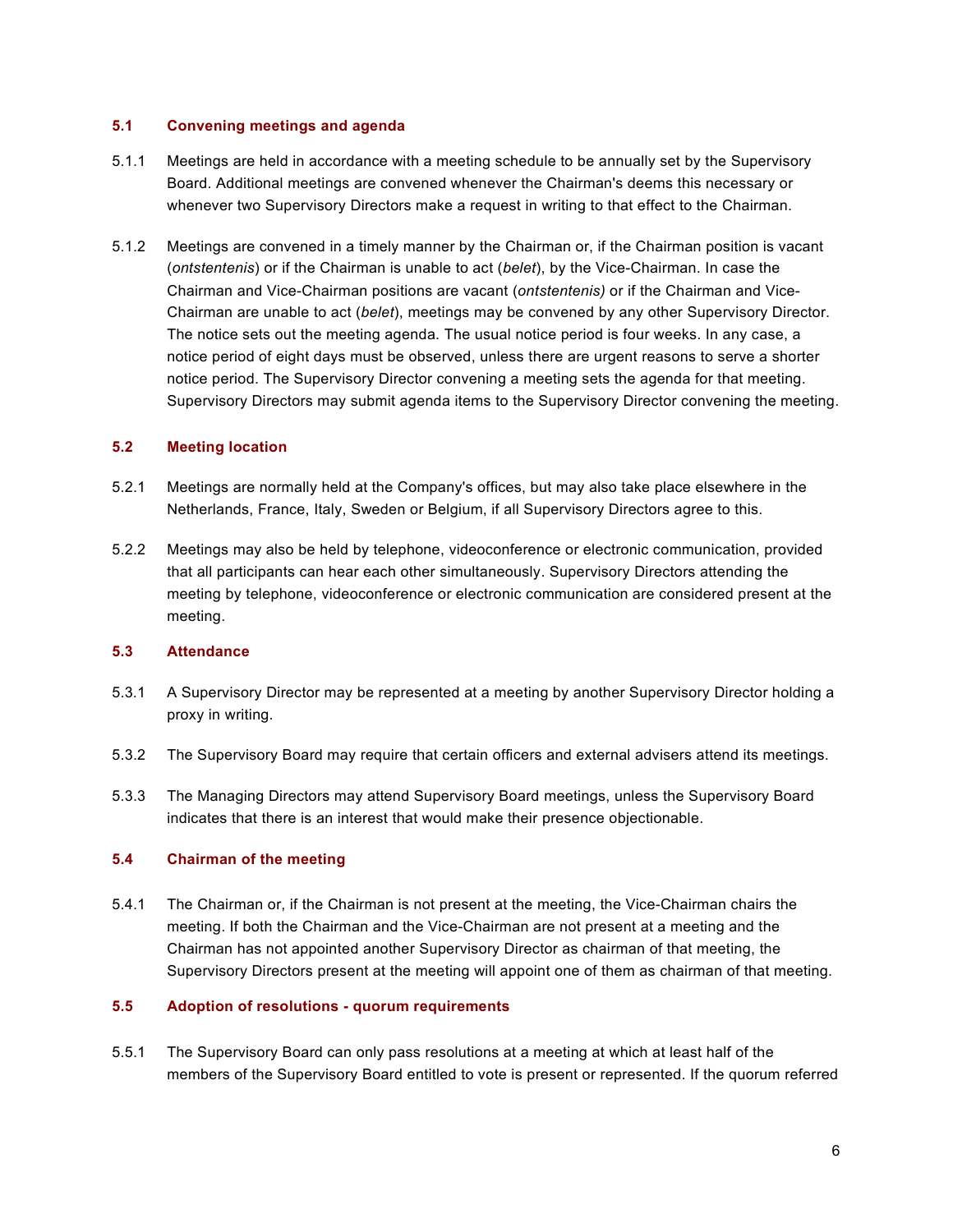to in the preceding sentence is not reached at a meeting, no second meeting may be held in conformity with the provisions laid down by law.

- 5.5.2 In the event of any vacancy on the Supervisory Board, the Supervisory Board may nonetheless pass legally valid resolutions, provided that all Supervisory Directors in office are present or represented at the meeting.
- 5.5.3 The chairman of the meeting ensures that adopted resolutions are communicated to Supervisory Directors not present at the meeting without delay.

#### <span id="page-6-0"></span>**5.6 Adoption of resolutions - majority requirements**

- <span id="page-6-4"></span>5.6.1 Each Supervisory Director has one vote.
- 5.6.2 Resolutions are adopted by a simple majority of the votes cast, unless the Articles of Association or these Rules stipulate otherwise. In case of a tie of votes, the proposal shall be rejected.
- 5.6.3 If there is insufficient agreement on a proposed resolution during the meeting, the chairman of the meeting may defer the proposal for further discussion or withdraw the proposal.

#### <span id="page-6-1"></span>**5.7 Meeting minutes**

- 5.7.1 The Company Secretary or any other person designated as the meeting secretary prepares the meeting minutes. The minutes are adopted:
	- (a) by a resolution adopted at a next Supervisory Board meeting; or
	- (b) by the chairman and secretary of the particular meeting, after having consulted the Supervisory Directors present or represented at that meeting.

#### <span id="page-6-2"></span>**5.8 Adopting resolutions without holding a meeting**

- 5.8.1 The Supervisory Board may also adopt resolutions without holding a meeting, provided that:
	- (a) the resolutions are adopted in writing or by reproducible electronic communication;
	- (b) the proposals concerned are presented to all Supervisory Directors; and
	- (c) no Supervisory Director entitled to vote has objected the adoption of the resolutions without holding a meeting.
- 5.8.2 Clauses [5.6.1](#page-6-4) through 5.6.2 apply to adopting resolutions without holding a meeting.

#### <span id="page-6-3"></span>**5.9 Evidence of adopted resolutions**

5.9.1 Resolutions can be evidenced by a statement signed by the Chairman and the Company Secretary.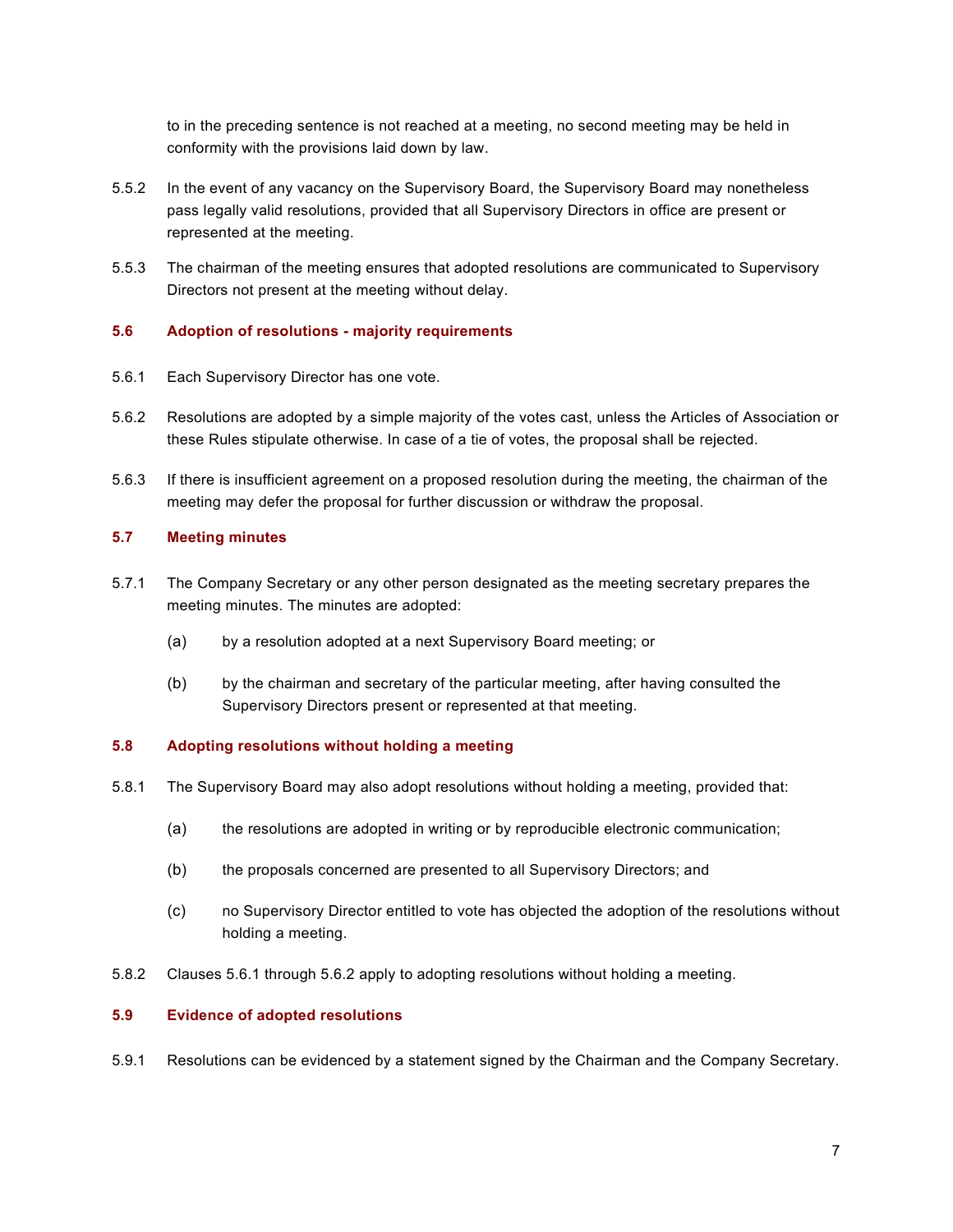5.9.2 Resolutions adopted at a specific meeting can also be evidenced by a statement signed by the chairman and the secretary of that meeting.

### <span id="page-7-0"></span>**6 CONFLICTS OF INTEREST**

#### <span id="page-7-1"></span>**6.1 Preventing conflicts of interest**

- 6.1.1 Any conflict of interest between the Company and Supervisory Directors should be prevented. The Supervisory Board is responsible for dealing with any conflicts of interest between Supervisory Directors and the Company.
- 6.1.2 Supervisory Directors must be alert to conflicts of interest and may not:
	- (a) compete with the Company;
	- (b) demand or accept substantial gifts from the Company for themselves or their spouse, registered partner or other life companion, foster child or relative by blood or marriage up to the second degree;
	- (c) provide unjustified advantages to third parties at the Company's expense;
	- (d) take advantage of business opportunities that the Company is entitled to, for themselves or for their spouse, registered partner or other life companion, foster child or relative by blood or marriage up to the second degree.

#### <span id="page-7-2"></span>**6.2 Definition**

- 6.2.1 For purposes of clauses [6.1](#page-7-1) through 6.6, a "conflict of interest" means:
	- (a) a direct or indirect personal conflict of interest within the meaning of article 2:140(5) BW that is of material significance to the Company and the business; and
	- (b) any other situation which causes reasonable doubt about whether the Supervisory Director concerned is primarily guided in the decision-making process by the interests of the Company and its business.
- 6.2.2 A Supervisory Director has a potential conflict of interest if the Company intends to enter into a transaction with a legal entity:
	- (a) in which that Supervisory Director has a material financial interest;
	- (b) whose management or supervisory board includes a member who has a family law relationship with that Supervisory Director; or
	- (c) where that Supervisory Director has a management or supervisory position.

#### <span id="page-7-3"></span>**6.3 Consequences**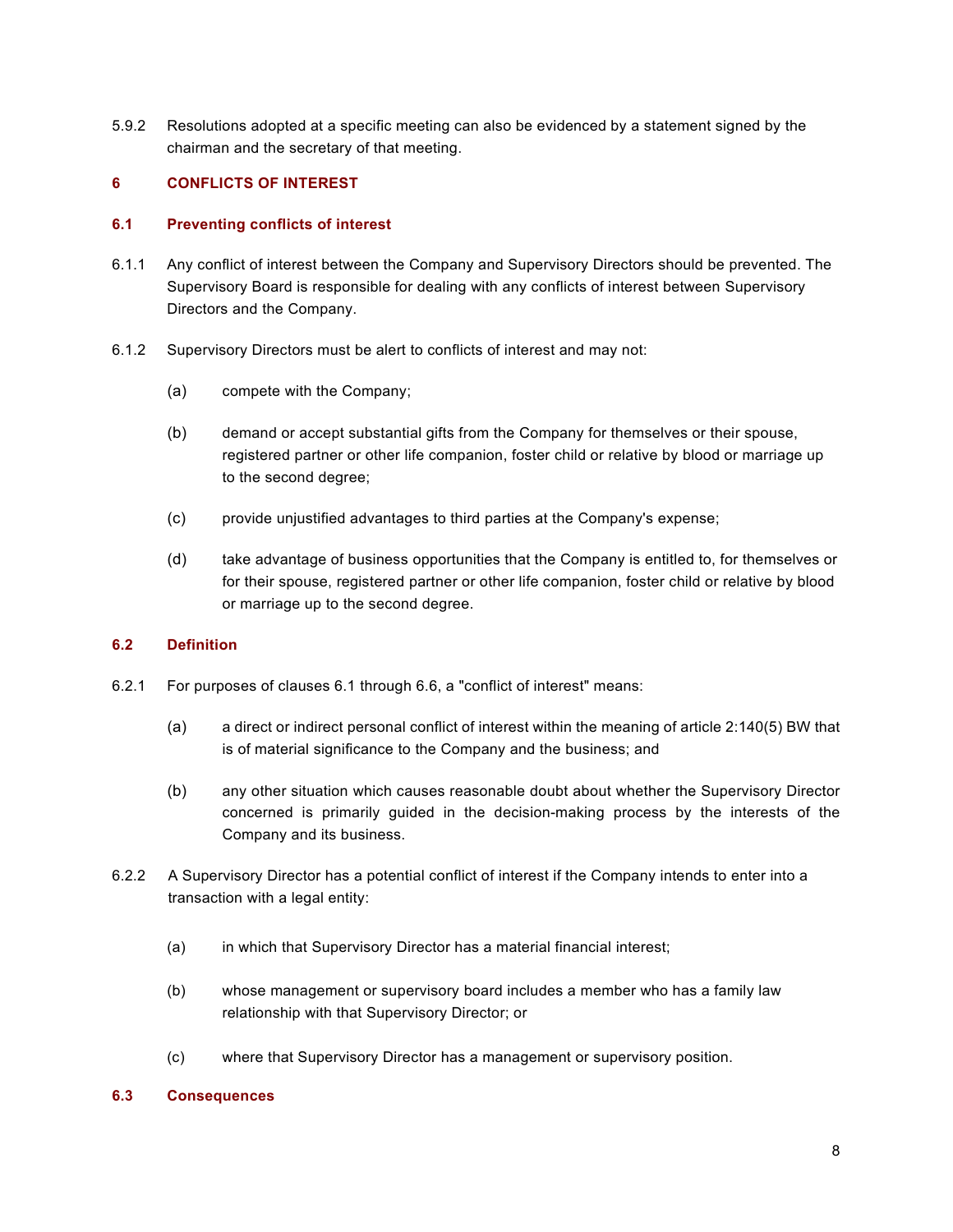- 6.3.1 A Supervisory Director may not participate in the Supervisory Board's or a committee's deliberations and decision-making process on a subject where the Supervisory Director is found to have a conflict of interest pursuant to clause [6.5.1.](#page-8-3) The Supervisory Director does not qualify as a Supervisory Director entitled to vote in relation to that subject.
- <span id="page-8-4"></span>6.3.2 If as a consequence thereof the Supervisory Board cannot pass a resolution, the entire Supervisory Board shall remain fully competent.
- 6.3.3 Clause [6.3.2](#page-8-4) shall however not apply to any Management Board resolution that has to be passed by the Supervisory Board in case the Management Board does not have the authority to do so on account of article 15, paragraph 6 of the Articles of Association; if in such case all members of the Supervisory Board have a conflict of interest, the Management Board itself will remain competent to pass such resolution, without prejudice to the authority of the Supervisory Board to whether or not grant its approval for such resolution on account of article 15, paragraph 7 of the Articles of Association.

## <span id="page-8-0"></span>**6.4 Obligation to report**

6.4.1 A Supervisory Director, other than the Chairman or Vice-Chairman must, without delay, report any conflict of interest or potential conflict of interest to the Chairman, or in the Chairman's absence, the Vice-Chairman. The Chairman must, without delay, report any conflict of interest or potential conflict of interest to the Vice-Chairman or, in the Vice-Chairman's absence, to the other Supervisory Directors. The Vice-Chairman must, without delay, report any conflict of interest or potential conflict of interest to the Chairman or, in the Chairman's absence, to the other Supervisory Directors. The Supervisory Director must provide all relevant information, including any relevant information concerning his or her spouse, registered partner or other life companion, foster child and relatives by blood or marriage up to the second degree.

### <span id="page-8-1"></span>**6.5 Determination of conflicts of interest**

<span id="page-8-3"></span>6.5.1 The Supervisory Board decides whether a Supervisory Director has a conflict of interest, without the Supervisory Director being present.

### <span id="page-8-2"></span>**6.6 At arm's length. Supervisory Board approval**

- 6.6.1 Management Board resolutions on a subject where the Supervisory Board has found one or more Managing Directors to have a conflict of interest and if the conflict of interest is of material significance to the Company or to the relevant Managing Director, require the approval of the Supervisory Board. The Supervisory Board may only grant its approval if the transaction is to be entered into by the Company on terms that are customary in the market.
- 6.6.2 Resolutions of the Supervisory Board on a subject where the Supervisory Board has found one or more Supervisory Directors to have a conflict of interest and if the conflict of interest is of material significance to the Company or to the relevant Supervisory Director, require the approval of the Supervisory Board. The Supervisory Board may only grant its approval if the transaction is to be entered into by the Company on terms that are customary in the market.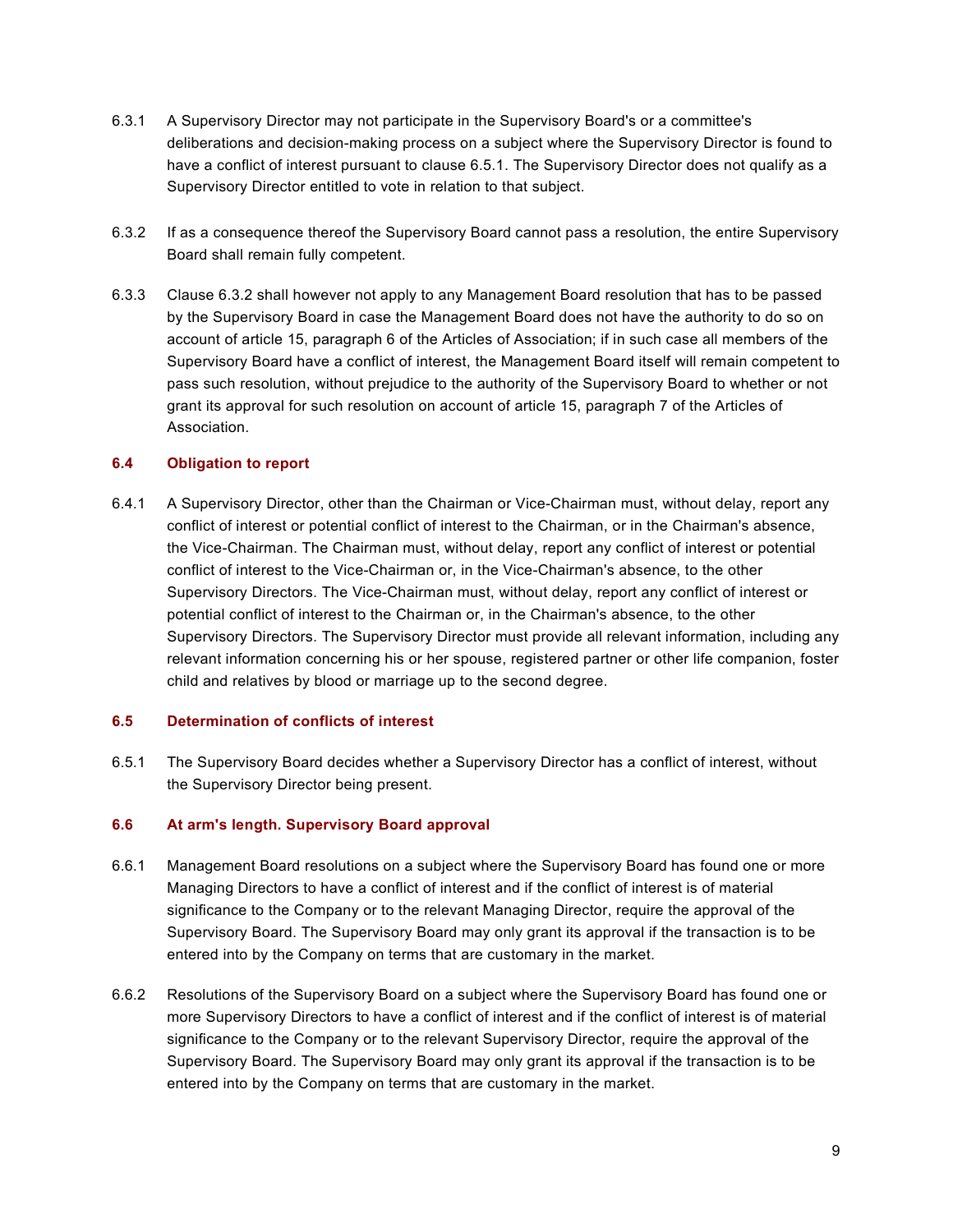## <span id="page-9-0"></span>**7 RELATIONSHIP WITH THE MANAGEMENT BOARD AND GENERAL MEETING**

## <span id="page-9-1"></span>**7.1 Main contact**

- 7.1.1 The Chairman is the main contact on behalf of the Supervisory Board for the Management Board and the General Meeting.
- 7.1.2 The Vice-Chairman is the main contact on behalf of the Supervisory Board in matters regarding the Chairman's performance.

## <span id="page-9-2"></span>**7.2 General Meeting - requests for information**

- 7.2.1 The Supervisory Board adequately provides any information the General Meeting requires, unless overriding interests (*zwaarwegende belangen*) of the Company or any laws, rules or regulations applicable to the Company prevent the Supervisory Board from doing so.
- 7.2.2 If the Supervisory Board decides not to provide the General Meeting with all information requested based on overriding interests of the Company, the Supervisory Board must explain this.

## <span id="page-9-3"></span>**7.3 Management Board - annual evaluation**

7.3.1 The Supervisory Board regularly, and at least annually, evaluates the performance of the Management Board and the Managing Directors. The evaluation takes place without the Managing Directors being present.

## <span id="page-9-4"></span>**7.4 Managing Directors and majority shareholders - conflicts of interest**

- 7.4.1 The Supervisory Board is responsible for dealing with conflicts of interest between Managing Directors or majority shareholders and the Company.
- 7.4.2 The following rules are applicable on conflicts of interest for Managing Directors:
	- (a) a Managing Director must, without delay, report any conflict of interest or potential conflict of interest to the Chairman and the other Managing Directors. The Managing Director must provide all relevant information, including any relevant information concerning his or her spouse, registered partner or other life companion, foster child and relatives by blood or marriage up to the second degree;
	- (b) the Supervisory Board decides whether a Managing Director has a conflict of interest, without the Managing Director being present; and
	- (c) Management Board resolutions on a subject where the Supervisory Board has found one or more Managing Directors to have a conflict of interest if the conflict of interest is of material significance to the Company or to the relevant Managing Director (i) may only be adopted if the transaction is to be entered into by the Company on terms that are customary in the market, and (ii) require the approval of the Supervisory Board.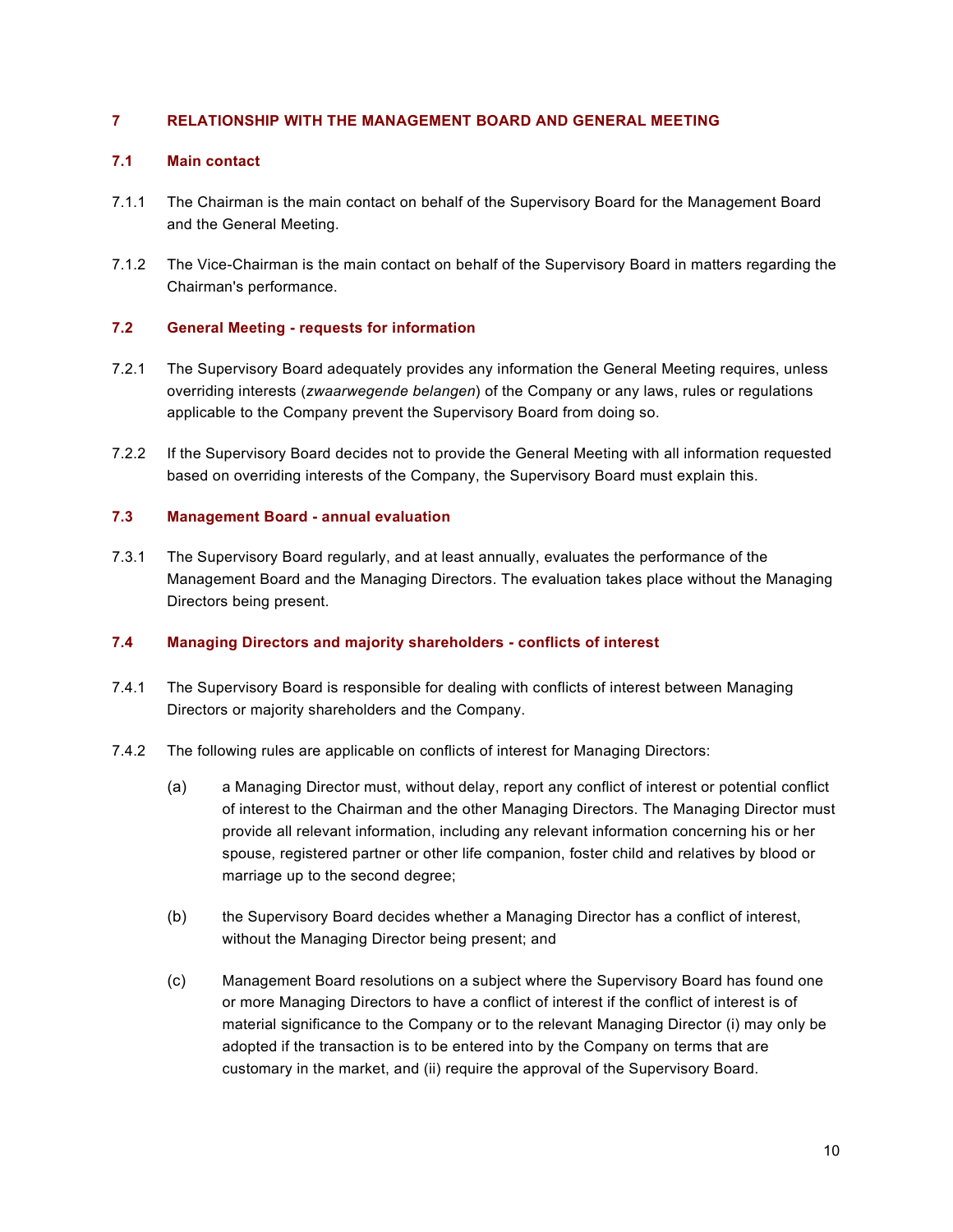7.4.3 All transactions between the Company and legal or natural persons who hold at least ten percent of the shares in the Company that are of material significance to the Company or to those persons require the approval of the Supervisory Board. The Supervisory Board will only grant its approval if the transaction is to be entered into by the Company on terms that are customary in the market.

## <span id="page-10-0"></span>**8 EVALUATION OF SUPERVISORY DIRECTORS**

#### <span id="page-10-1"></span>**8.1 Evaluation of Supervisory Directors**

- 8.1.1 The Chairman of the Supervisory Board is the main contact on behalf of the Supervisory Board regarding the performance of Supervisory Directors other than the Chairman. The Vice-Chairman is the main contact on behalf of the Supervisory Board regarding the Chairman's performance.
- 8.1.2 The Supervisory Board regularly, and at least annually, evaluates its own performance, the performance of its committees and the performance of the individual Supervisory Directors.

## <span id="page-10-2"></span>**9 POSITIONS OUTSIDE THE COMPANY**

#### <span id="page-10-3"></span>**9.1 Positions outside the Company**

9.1.1 Supervisory Directors must inform the Supervisory Board before accepting positions outside the Company.

#### <span id="page-10-4"></span>**10 CONFIDENTIALITY**

#### <span id="page-10-5"></span>**10.1 Confidentiality**

10.1.1 Each Supervisory Director must treat all information and documentation obtained in connection with his or her position as Supervisory Director with the necessary discretion, integrity and confidentiality.

## <span id="page-10-6"></span>**11 MISCELLANEOUS**

#### <span id="page-10-7"></span>**11.1 Miscellaneous**

- 11.1.1 The Supervisory Board may occasionally resolve not to comply with these Rules.
- 11.1.2 The Supervisory Board may amend these Rules.
- 11.1.3 These Rules are posted on the Company's website.
- 11.1.4 If any provision of these Rules is held to be or becomes invalid (in each case either in its entirety or in part) that provision will, to the extent of its invalidity, be deemed not to form part of these Rules, but the validity of the remainder of these Rules will not be affected.

## <span id="page-10-8"></span>**11.2 Governing law and jurisdiction**

11.2.1 These Rules are governed exclusively by Dutch law.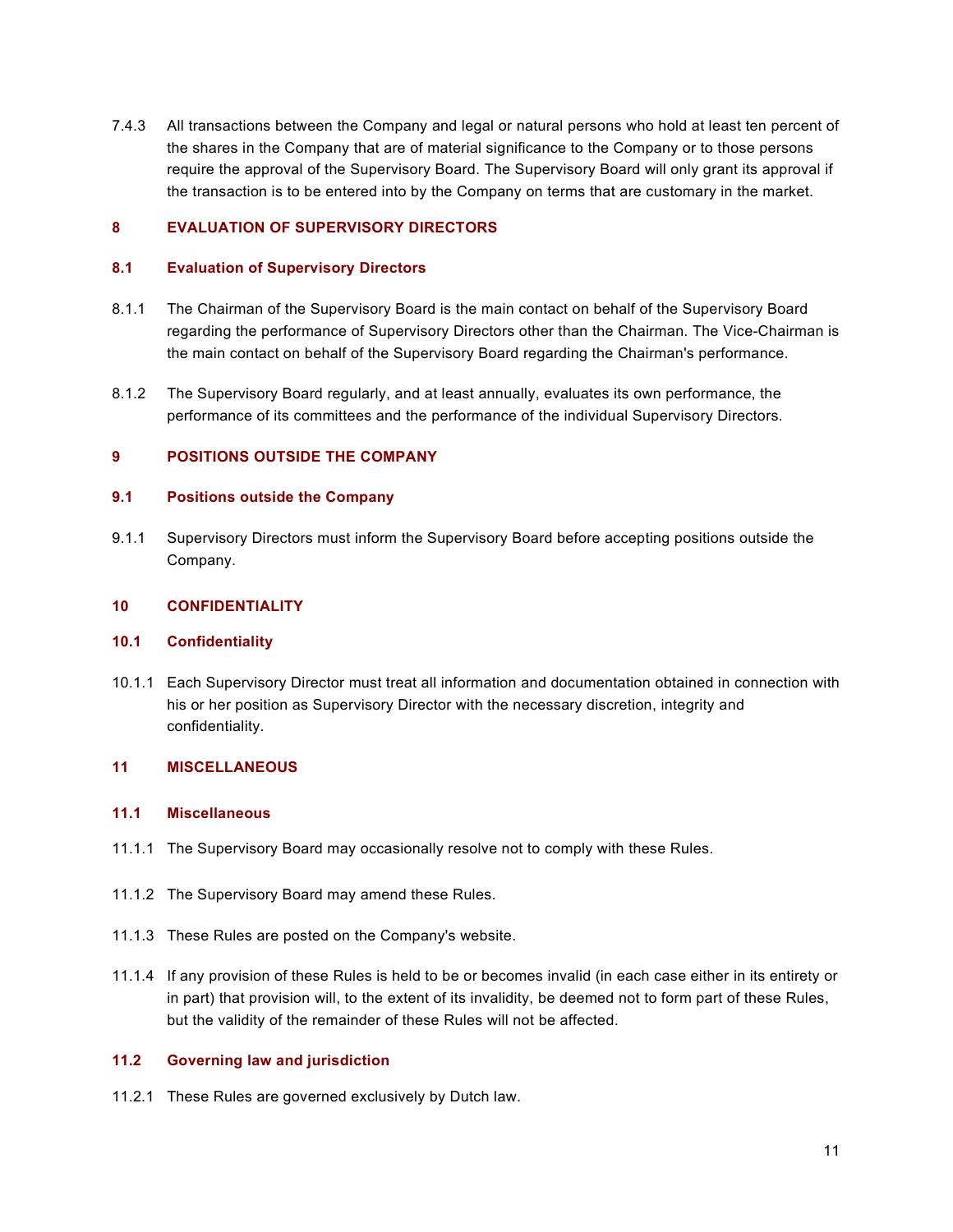11.2.2 Any disputes arising out of or in connection with these Rules, including disputes concerning their applicability will be resolved by the courts in Amsterdam, the Netherlands.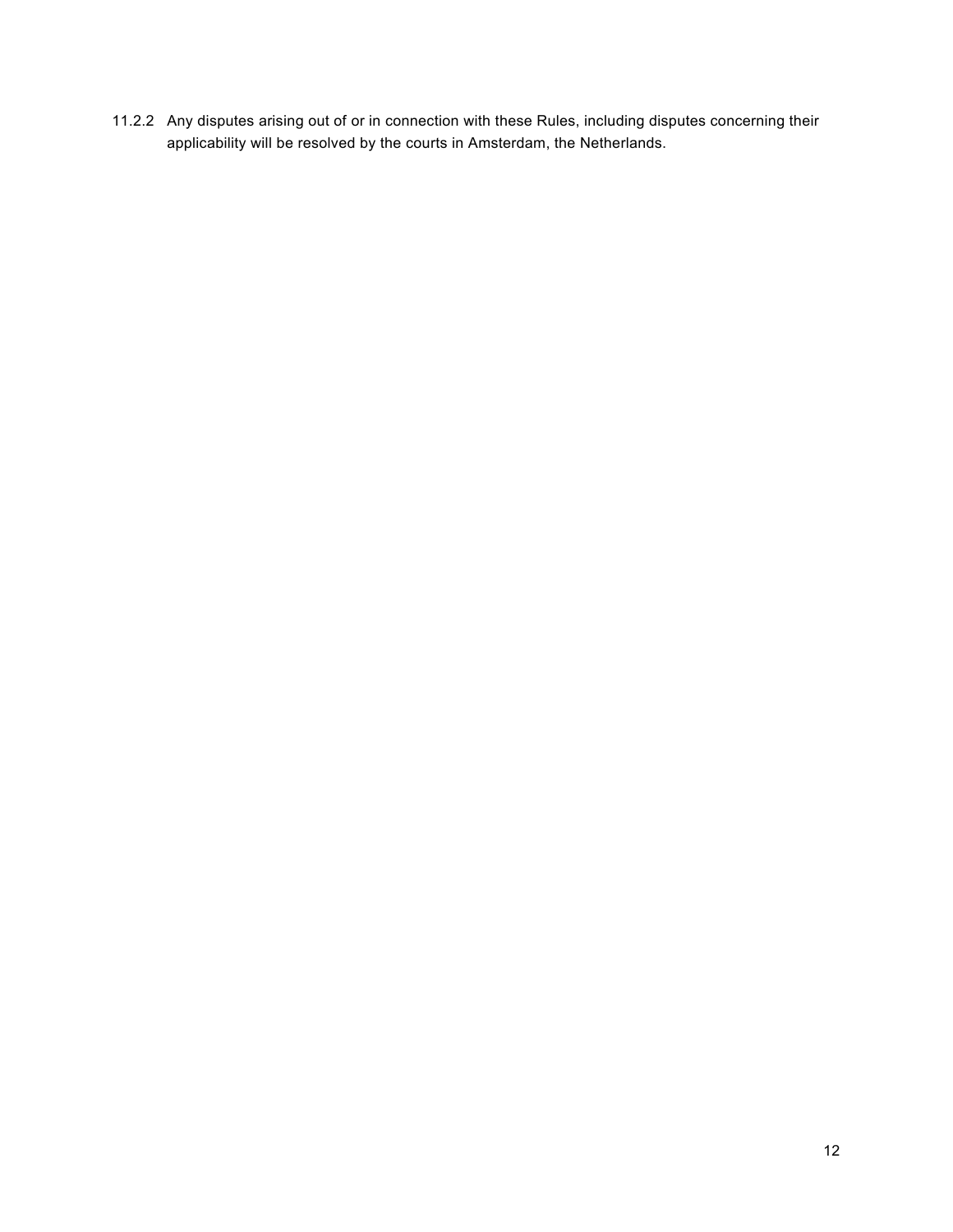# <span id="page-12-0"></span>**Schedule 1** Definitions

"**Audit Committee**" the committee of the Supervisory Board referred to in clause [3.2.1](#page-4-6)[\(a\)](#page-4-7) of these Rules

"**Articles of Association**" means the articles of association of the Company;

"**BW**" means the Dutch Civil Code (*Burgerlijk Wetboek*);

"**Chairman**" means the Supervisory Director with the title Chairman, in accordance with clause [2.3.1;](#page-3-9)

"**Chief Executive Officer**" means the chief executive officer of the Company;

"**Code**" means the Dutch Corporate Governance Code;

"**Company**" means Eurocommercial Properties N.V.;

"**Company Secretary**" means the company secretary appointed in accordance with clause 4.2;

"**General Meeting**" means the corporate body that consists of shareholders and all other persons with meeting rights / the meeting in which the shareholders and all other persons with meeting rights assemble;

"**Group**" means the Company and all entities included in the group (*groep*, within the meaning of article 2:24b BW) headed by it;

"**Management Board**" means the management board of the Company;

"**Managing Director**" means a member of the Management Board;

"**Nomination and Remuneration Committee**" means the committee of the Supervisory Board referred to in clause [3.2.1](#page-4-6)[\(b\);](#page-4-8)

"**Rules**" means these rules of the Supervisory Board;

"**Schedule**" means a schedule to these Rules;

"**Supervisory Board**" means the supervisory board of the Company;

"**Supervisory Director**" means a member of the Supervisory Board;

"**Vice-Chairman**" means the Supervisory Director with the title Vice-Chairman, in accordance with clause [2.3.1.](#page-3-9)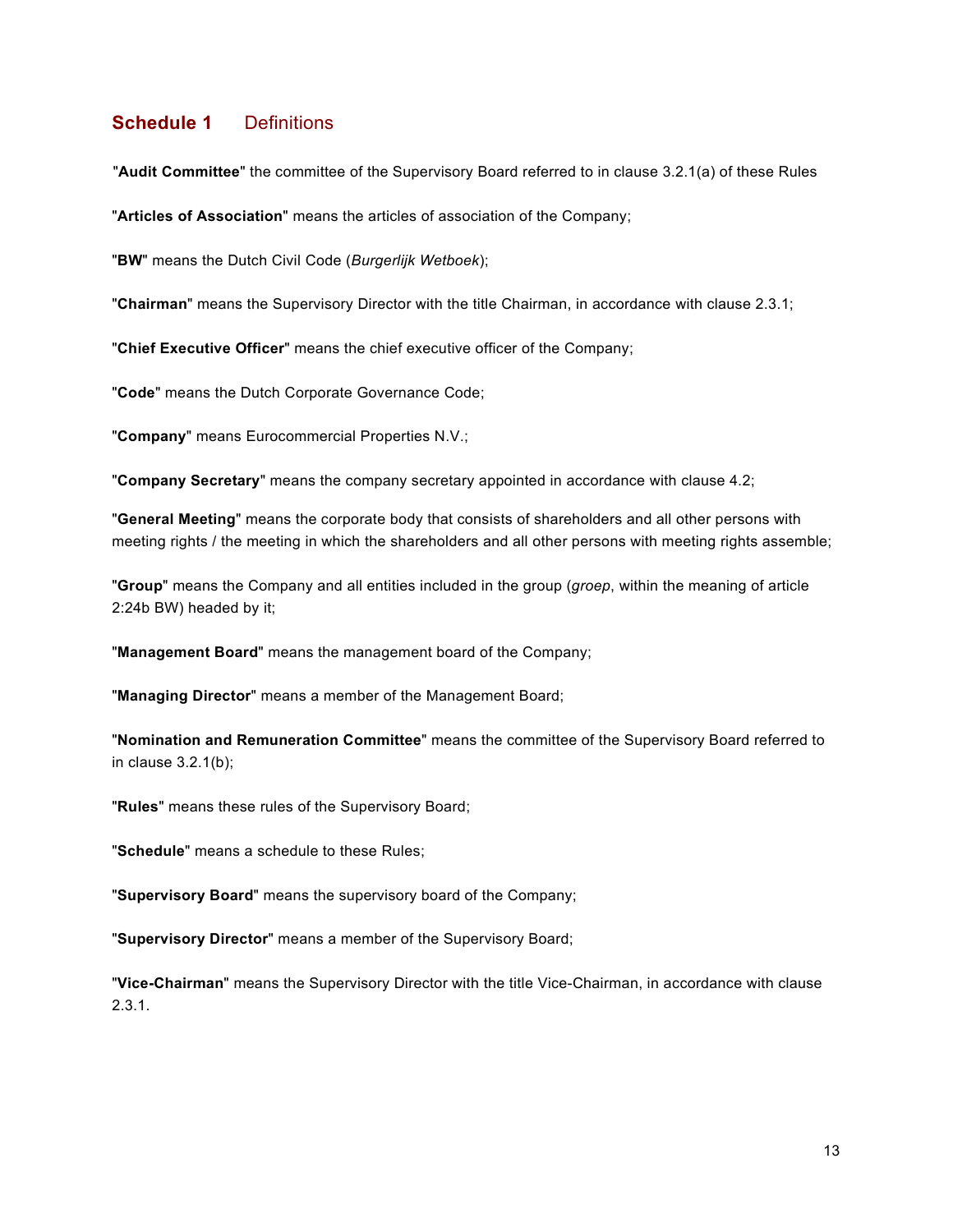# <span id="page-13-0"></span>**Schedule 2** Profile of the Supervisory Board

- 1. The Supervisory Board must be composed as the law prescribes. For Eurocommercial Properties N.V. ("**ECP**"), this means that the Supervisory Board should be able to supervise and advise ECP's management effectively, both qualitatively and quantitatively.
- 2. The Supervisory Board shall have at least three members. The Supervisory Board should offer a broad and diverse range of skills and experience relevant to the proper and successful advancement of ECP's objectives. All members, with the exception of not more than one member, shall be independent within the meaning of best practice provision 2.1.8 of the Dutch Corporate Governance Code. Diversity will be reflected in the composition of the Supervisory Board.
- 3. It is desirable that members of the Supervisory Board have one or more of the following qualities:
	- (a) Broad experience of institutional investment markets in equity, fixed income and property;
	- (b) Broad experience of investment banking and financial markets;
	- (c) Particular experience and expertise in ECP's countries of investment;
	- (d) Deep knowledge of the specific requirements in governance of public listed companies;
	- (e) Professional background in law, accounting, economics and/or the retail sector.
- 4. The Supervisory Board aims for such a composition in terms of size and members that the retirement rotation causes sufficient continuity within the Supervisory Board.
- 5. The Supervisory Board has an Audit Committee and a Nomination and Remuneration Committee.
- 6. The Supervisory Board shall review this profile once per year.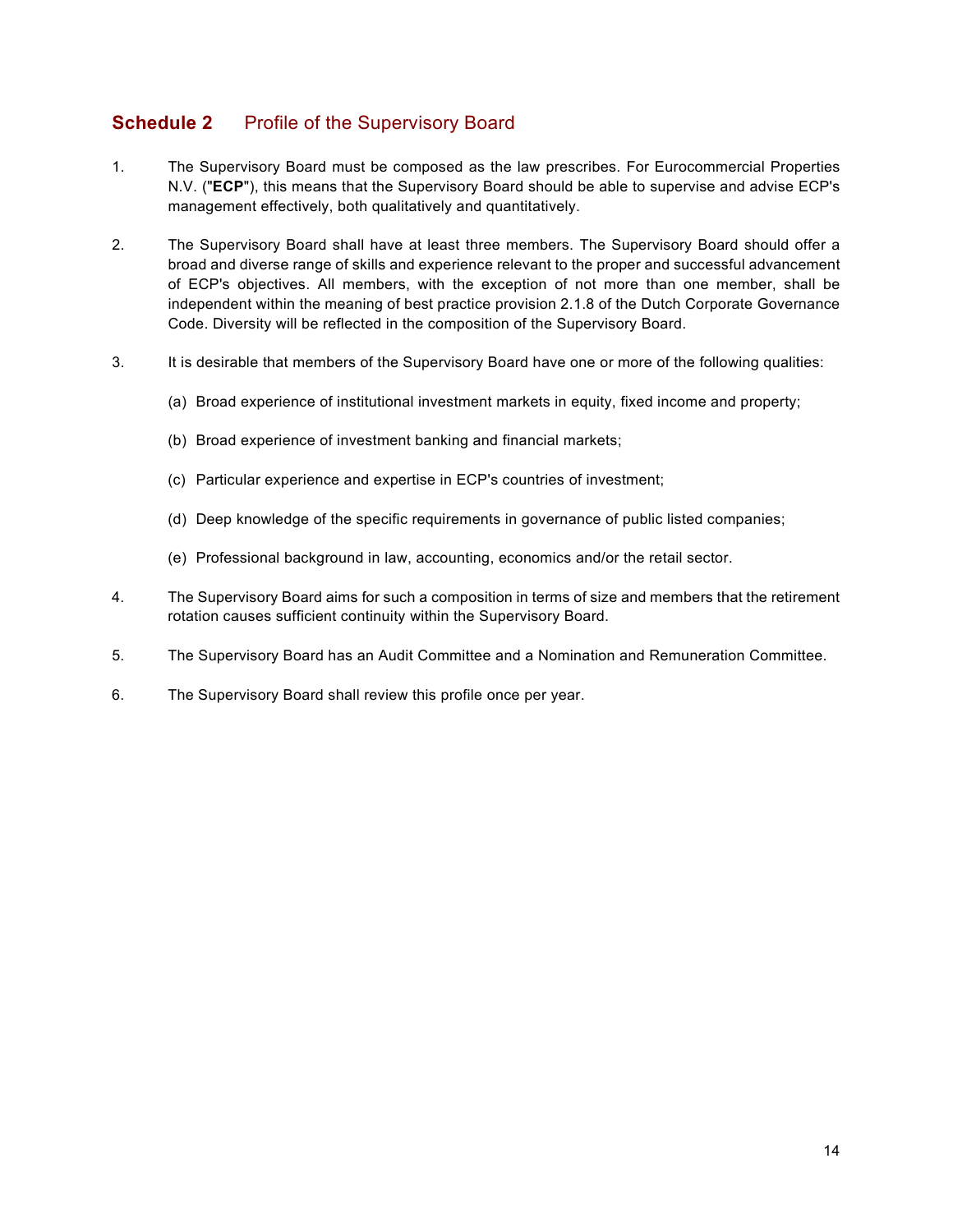# <span id="page-14-0"></span>**Schedule 3** Rotation schedule of the Supervisory Board

This resignation rota is prepared on the basis of article 2.1.2 of the Rules of the Supervisory Board of Eurocommercial Properties N.V.

| Name                 | Nationality | Year         | Initial  | Date of  | Up for                   | Up for re-  | Ultimate            |
|----------------------|-------------|--------------|----------|----------|--------------------------|-------------|---------------------|
|                      |             | of           | appoint- | re-      | re-                      | election in | date of             |
|                      |             | <b>Birth</b> | ment     | appoint- | election                 | case of two | resig-              |
|                      |             |              |          | ment     | in year                  | year        | nation <sup>1</sup> |
|                      |             |              |          |          |                          | extension   |                     |
| E. Attout            | Belgian     | 1959         | 2018     |          | 2022                     | 2026        | 2030                |
| K. Laglas            | Dutch       | 1959         | 2019     |          | 2023                     | 2027        | 2031                |
| <b>B.T.M. Steins</b> | Dutch       | 1949         | 2014     | 2018     | $\overline{\phantom{0}}$ | 2022        | 2026                |
| <b>Bisschop</b>      |             |              |          |          |                          |             |                     |

<sup>1</sup> the twelfth year following the relevant Supervisory Board member's first appointment, which twelve year term is the maximum term under the Dutch Corporate Governance Code (four years plus another four years, plus another two years for reasons given in the report of the Supervisory Board, plus an extension for two more years, again only for reasons given in the report of the Supervisory Board).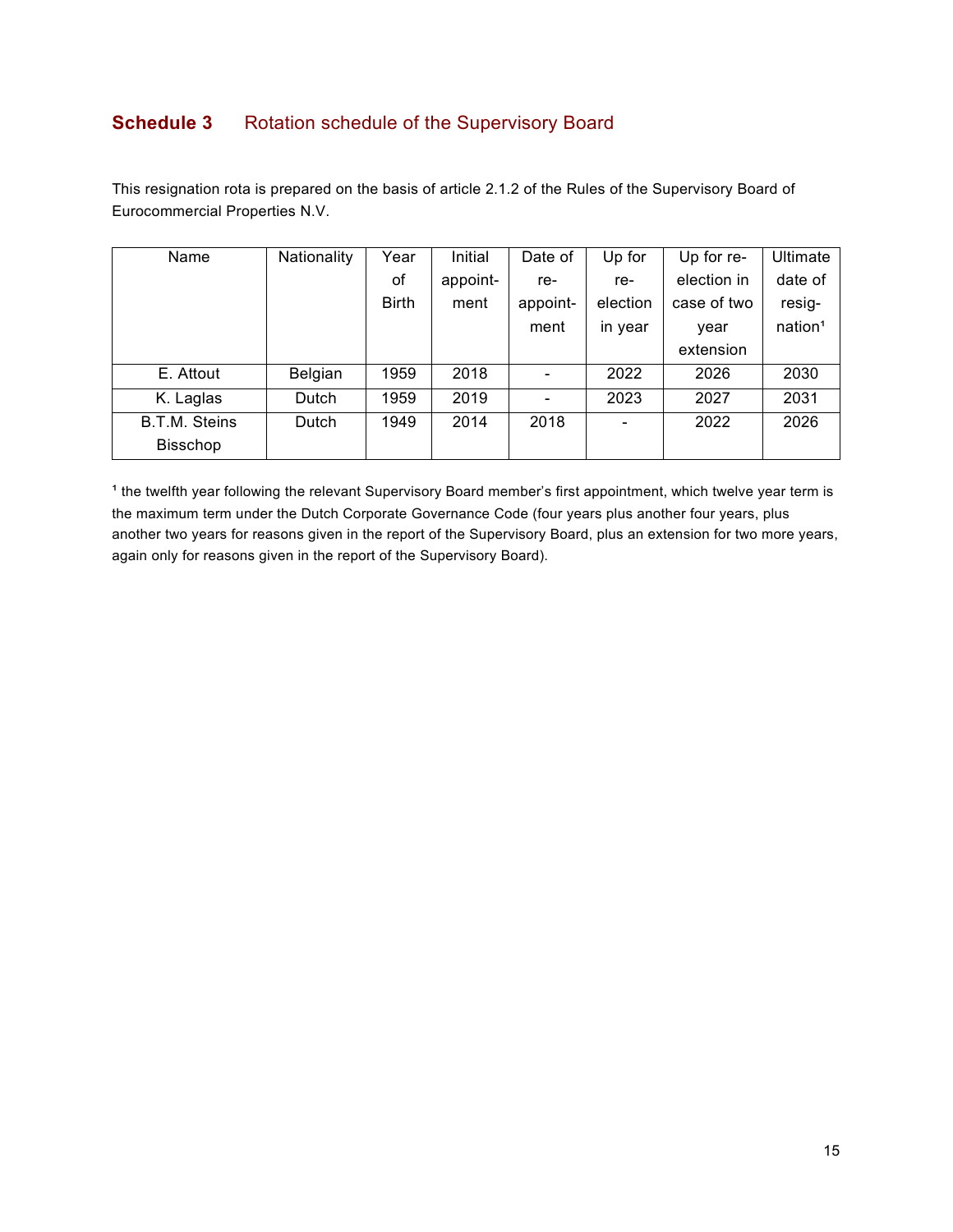# <span id="page-15-0"></span>**Schedule 4** General responsibilities of the Supervisory Board

## **1 GENERAL RESPONSIBILITIES OF THE SUPERVISORY BOARD**

- 1.1 The Supervisory Board supervises the policies, management and the general affairs of the Group. The Supervisory Board assists the Management Board with advice on general policies related to the Company and its business.
- 1.2 The Supervisory Board supervises how the Management Board determines its position on the longterm value creation strategy and how the Management Board implements that strategy. The Supervisory Board regularly discusses the strategy, the implementation of the strategy and the principal risks associated with it.
- 1.3 In fulfilling its responsibilities, the Supervisory Board is guided by the interests of the Company and its business.
- 1.4 The responsibilities of the Supervisory Board include supervising and advising the Management Board with respect to the following responsibilities of the Management Board:
	- (a) setting the Company's management agenda;
	- (b) enhancing the Group's performance;
	- (c) developing a general strategy and taking into account risks connected to the Group's business activities;
	- (d) determining and pursuing operational and financial objectives;
	- (e) structuring and managing internal business control systems;
	- (f) overseeing the Group's financial reporting processes;
	- (g) ensuring the Group's compliance with applicable laws and regulations;
	- (h) ensuring compliance with and maintaining the Group's corporate governance structure;
	- (i) ensuring publication by the Company of any information required by applicable laws and regulations;
	- (j) preparing the Company's annual report, the annual budget and significant capital expenditures;
	- (k) monitoring Environmental Social Governance (ESG) issues; and
	- (l) ensuring that internal procedures are established and maintained which safeguard that all relevant information is known to the Management Board and the Supervisory Board in a timely fashion.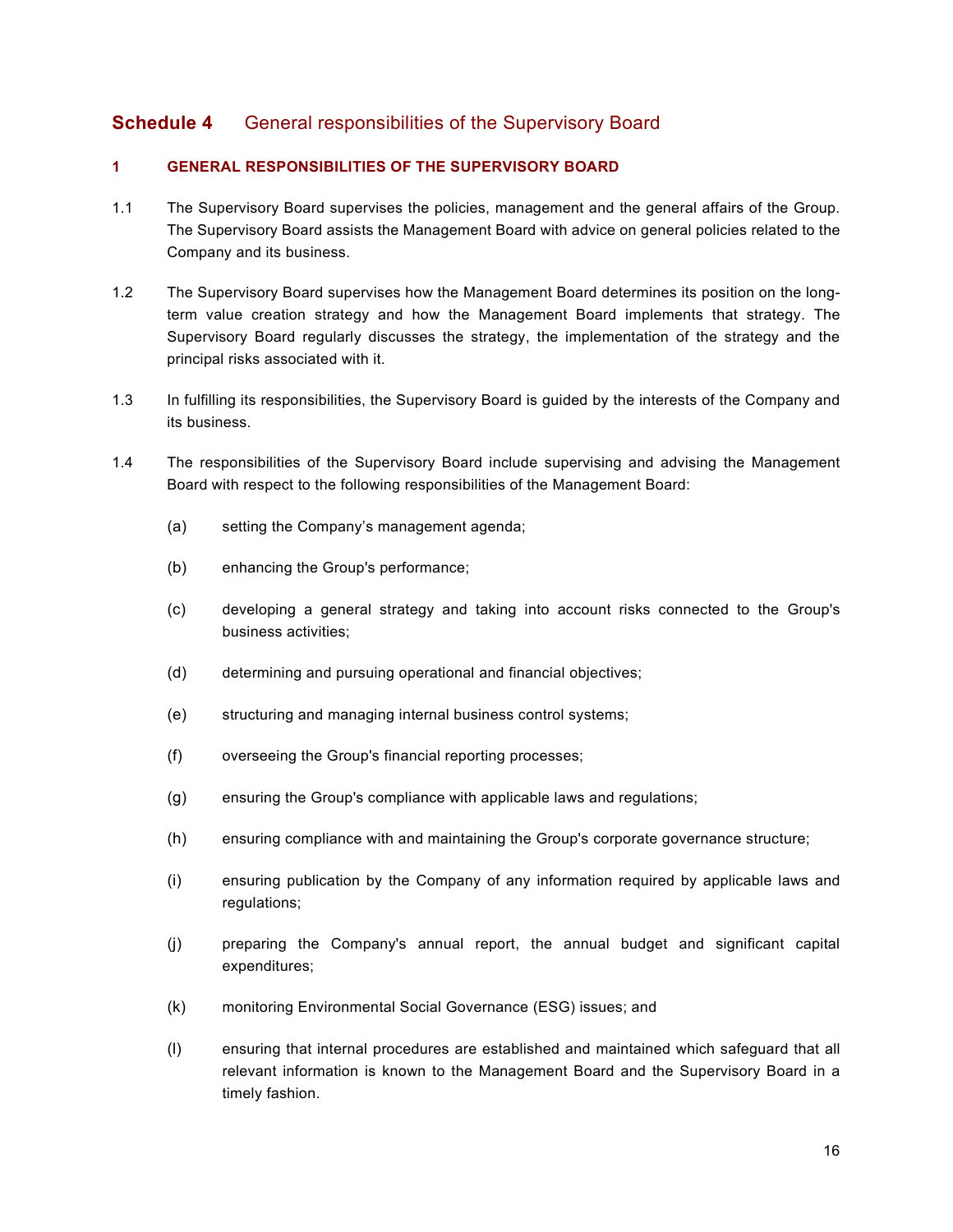- 1.5 In addition, the responsibilities and tasks of the Supervisory Board include:
	- (a) selecting and nominating individuals for appointment by the General Meeting as Managing Director;
	- (b) proposing the remuneration policy, the individual remuneration and other terms applicable to Managing Directors for adoption by the General Meeting;
	- (c) selecting and nominating individuals for appointment by the General Meeting as Supervisory Directors;
	- (d) proposing the remuneration policy and the individual remuneration applicable to Supervisory Directors for adoption by the General Meeting;
	- (e) reviewing the performance of the Supervisory Board, its committees, and individual Supervisory Directors and discussing the conclusions that must be drawn on the basis of this review at least on an annual basis;
	- (f) reviewing the performance of the Management Board and individual Managing Directors and discussing the conclusions that must be drawn on the basis of this review at least on an annual basis;
	- (g) selecting and nominating for appointment by the General Meeting of the Company's external auditor;
	- (h) reviewing and approving any resolution of the Management Board concerning matters that require approval of the Supervisory board pursuant to the law or the Articles of Association; and
	- (i) being responsible for the decision making on dealing with conflicts of interest regarding Managing Directors, Supervisory Directors and majority shareholders in relation to the Company.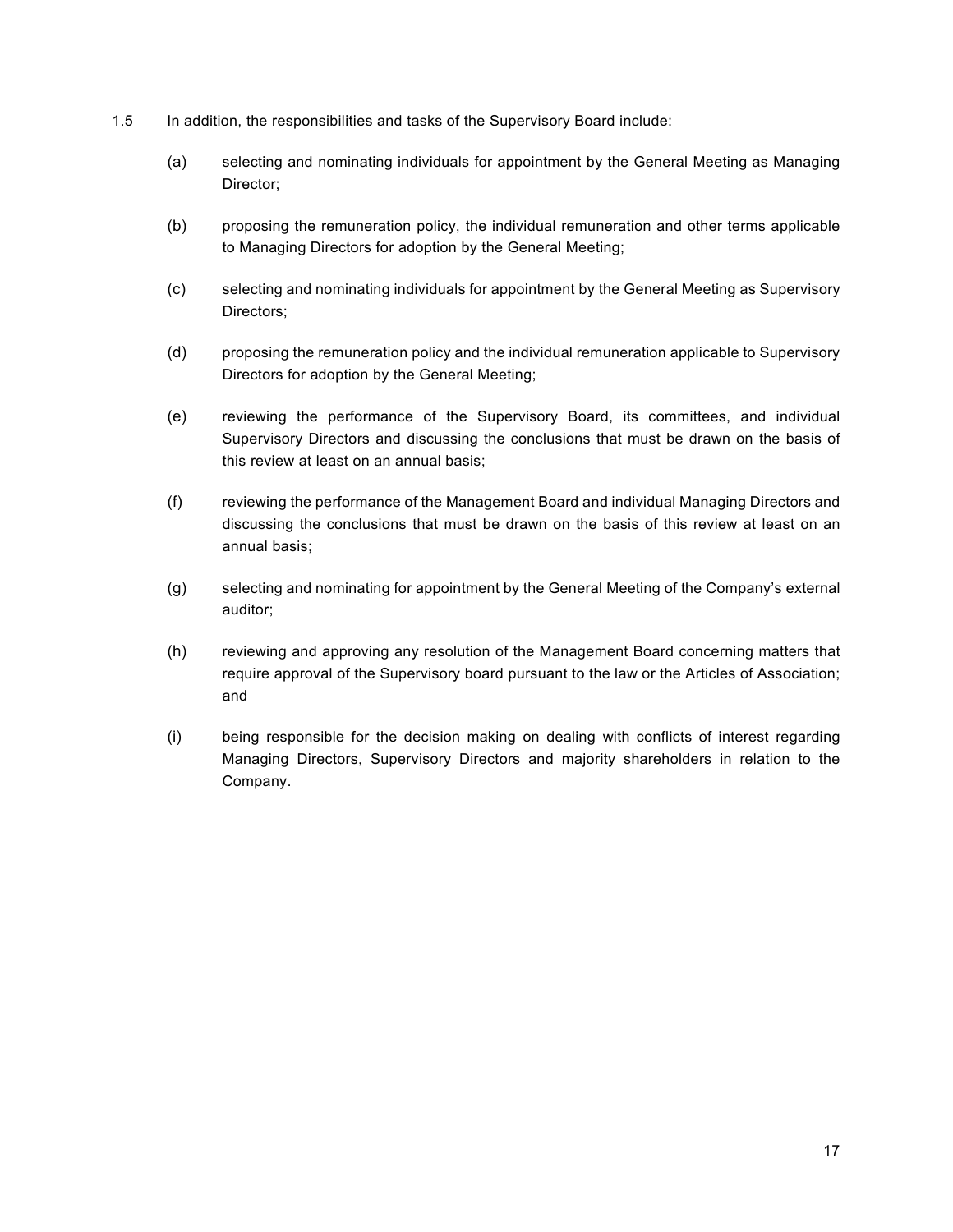# <span id="page-17-0"></span>**Schedule 5** Responsibilities of the Chairman and the Vice-Chairman

## **1 RESPONSIBILITIES OF THE CHAIRMAN AND THE VICE-CHAIRMAN**

## **1.1 Chairman**

- 1.1.1 The Chairman is primarily responsible for ensuring that:
	- (a) the Supervisory Board has proper contact with the Management Board and the General Meeting;
	- (b) the Supervisory Board elects a Vice-Chairman;
	- (c) there is sufficient time for deliberation and decision-making by the Supervisory Board;
	- (d) the Supervisory Directors receive all information that is necessary for the proper performance of their duties in a timely fashion;
	- (e) the Supervisory Board and its committees function properly;
	- (f) the performance of individual Managing Directors and Supervisory Directors is assessed at least annually;
	- (g) the Supervisory Directors and Managing Directors follow their induction programme;
	- (h) the Supervisory Directors and Managing Directors follow their education or training programme;
	- (i) the Management Board performs activities in respect of culture;
	- (j) the Supervisory Board recognises signs from Company's business and ensures that any material misconduct and irregularities, or suspicion thereof, are reported to the Supervisory Board without delay;
	- (k) the General Meeting proceeds in an orderly and efficient manner;
	- (l) effective communication with shareholders is assured; and
	- (m) the Supervisory Board is involved closely, and at an early stage, in any merger or takeover process.
- 1.1.2 The Chairman acts on behalf of the Supervisory Board as the main contact for the Management Board, Supervisory Directors and shareholders.
- 1.1.3 The Chairman must consult regularly with the chairman of the Management Board.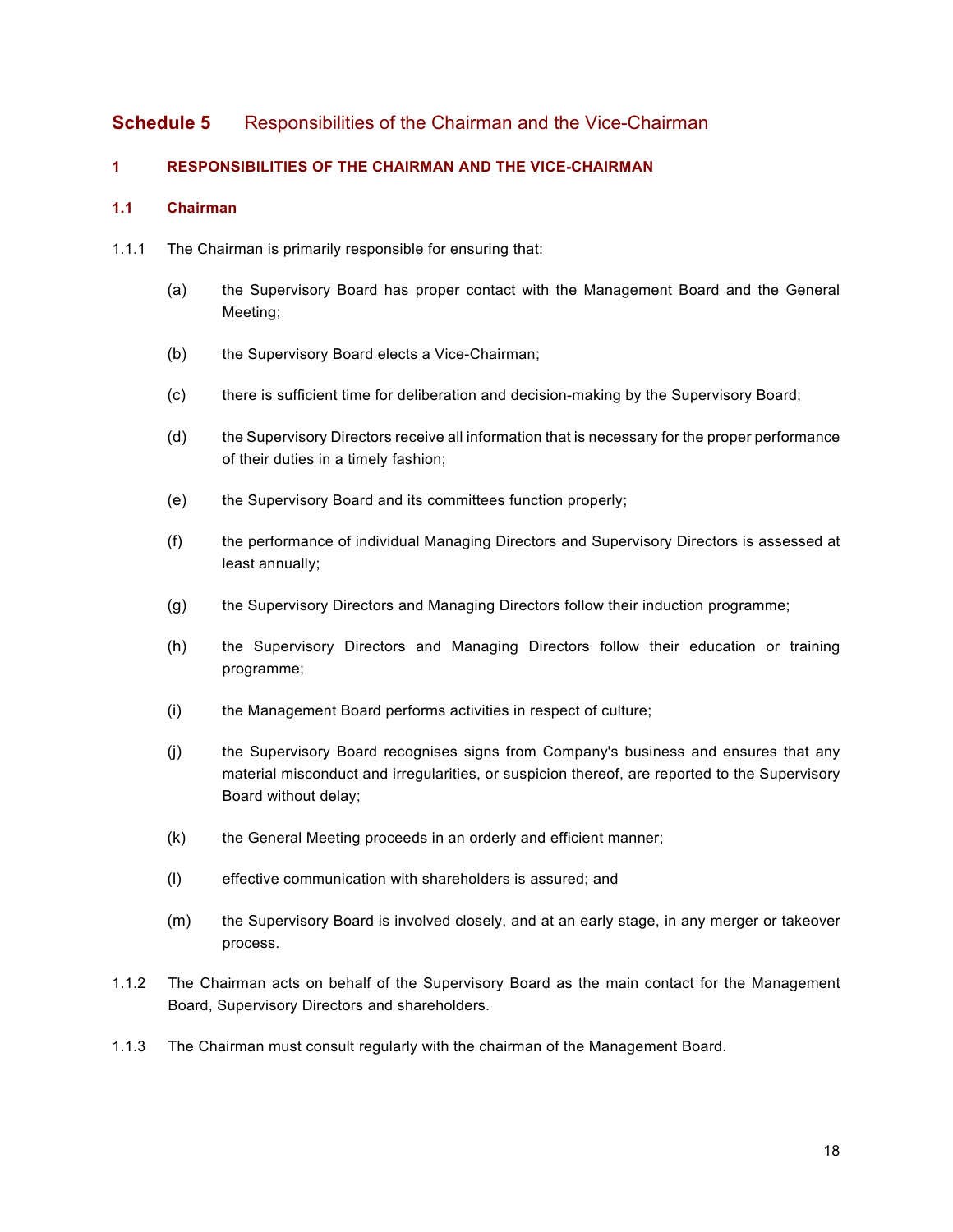## **1.2 Vice-Chairman**

- 1.2.1 The Vice-Chairman deputises for the Chairman in the event that the position of Chairman is vacant (*ontstentenis*) or if the Chairman is unable to act (*belet*).
- 1.3.1 The Vice-Chairman acts as main contact for individual Supervisory Directors and Managing Directors regarding the performance of the Chairman.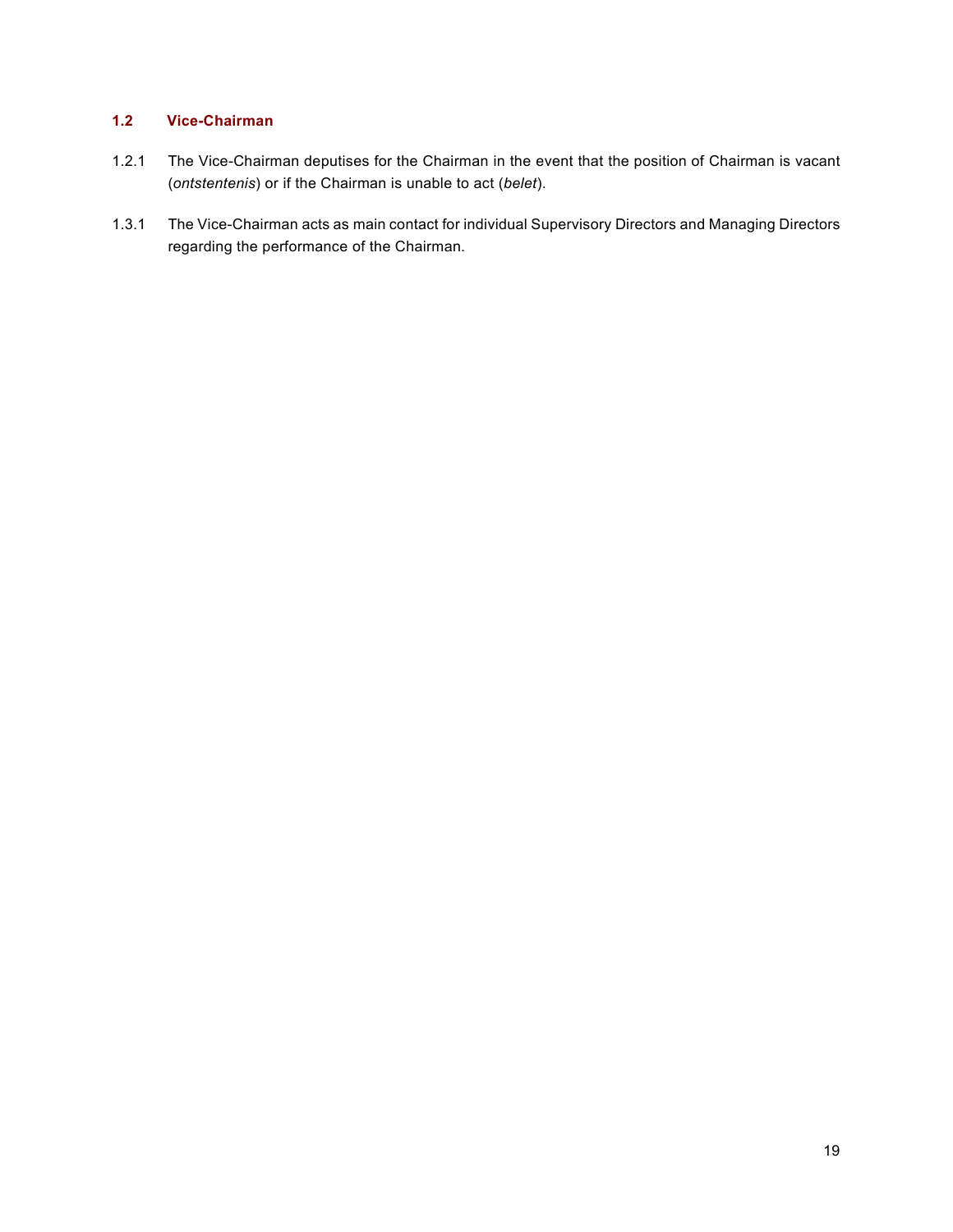# <span id="page-19-0"></span>**Schedule 6** Audit Committee Charter

## **1 RESPONSIBILITIES AND COMPOSITION OF THE AUDIT COMMITTEE**

## **1.1 Responsibilities**

- 1.1.1 The Audit Committee prepares the Supervisory Board's decision-making regarding the supervision of the integrity and quality of the Company's financial reporting and the effectiveness of the Company's internal risk management and control systems.
- 1.1.2 The Audit Committee focuses on monitoring the Management Board in matters including:
	- (a) relations with the internal and external auditors, and compliance with and follow-up on their recommendations and comments;
	- (b) the Company's funding;
	- (c) the application of information and communication technology by the Company, including risks relating to cybersecurity; and
	- (d) the Company's tax policy.
- 1.1.3 In addition, the Audit Committee carries out the following duties:
	- (a) recommending persons for appointment as senior internal auditor;
	- (b) forming a position on how the internal audit function fulfils its responsibility;
	- (c) if the Company does not have an internal audit department, recommending to the Supervisory Bboard whether adequate alternative measures have been taken.
- 1.1.4 The Audit Committee also carries out the following duties:
	- (a) monitoring the financial reporting process and drawing up proposals to safeguard the integrity of this process;
	- (b) monitoring the effectiveness of the internal control systems, the internal audit function and risk management systems with regard to the Company's financial reporting;
	- (c) monitoring the statutory audit of the annual accounts and the consolidated annual accounts;
	- (d) assessing and monitoring the independence of the external auditor or the audit firm of the Company, if applicable, specifically taking into account the extension of ancillary services to the Company; and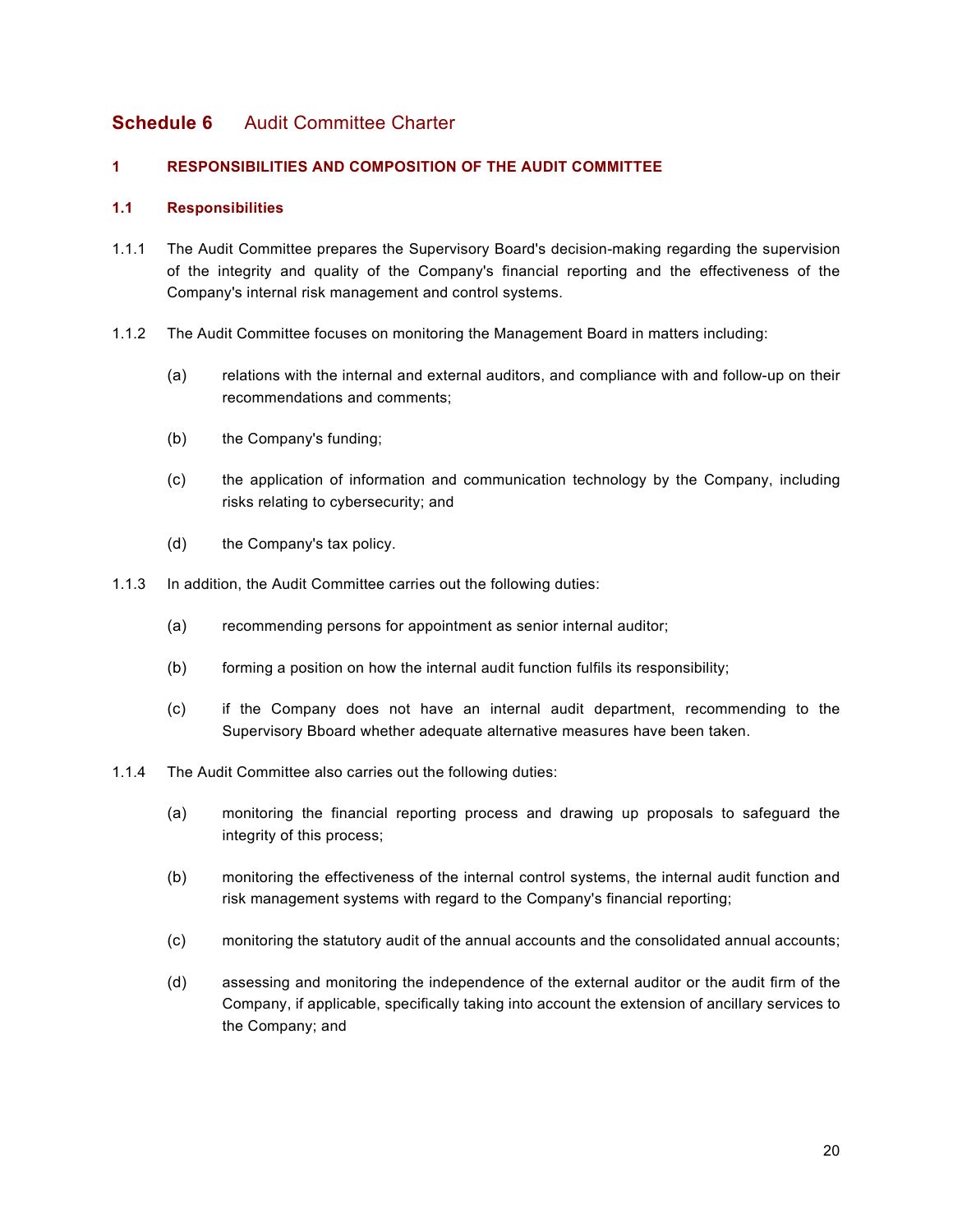(e) determining the selection process for the external auditor or the audit firm of the Company, if applicable, and the nomination to extend the assignment to carry out the statutory audit.

## **1.2 Composition**

- 1.1.5 The Supervisory Board determines the size of the Audit Committee, provided that the Audit Committee consists of at least two members.
- 1.1.6 More than half of the members of the Audit Committee must be independent pursuant to Best Practice provision 2.1.8 of the Code.
- 1.1.7 The Chairman or a former Managing Director cannot serve as chairman of the Audit Committee. The chairman of the Audit Committee must be independent pursuant to Best Practice provision 2.1.8 of the Code.
- 1.1.8 At least one member of the audit committee must have specific expertise in financial reporting and in the reviewing of financial reports.

## **2 MEETINGS AND DESCISION-MAKING**

- 1.1.2 Clause 5 of the Rules of the Supervisory Board applies equally to the meetings and decision making of the Audit Committee, provided that:
	- (a) meetings of the Audit Committee are attended by the internal auditor and the external auditor, unless the Audit Committee determines otherwise; and
	- (b) the Audit Committee may decide that, and if so when, the Chief Executive Officer attends its meetings.

### **3 REPORT TO THE SUPERVISORY BOARD**

- 1.1.1 The Audit Committee reports on its deliberations and findings to the Supervisory Board. This report includes information on how the duties of the Audit Committee were carried out in the financial year, and reports on the composition of the Audit Committee, the number of meetings of the Audit Committee and the main items discussed at those meetings
- 1.1.2 The Audit Committee reports to the Supervisory Board on its deliberations and findings. This report includes the following information:
	- (a) the methods used to assess the effectiveness of the design and operation of the internal risk management and control systems referred to in Best Practice provisions 1.2.1 through 1.2.3 of the Code;
	- (b) the methods used to assess the effectiveness of the internal and external audit processes;
	- (c) material considerations regarding financial reporting; and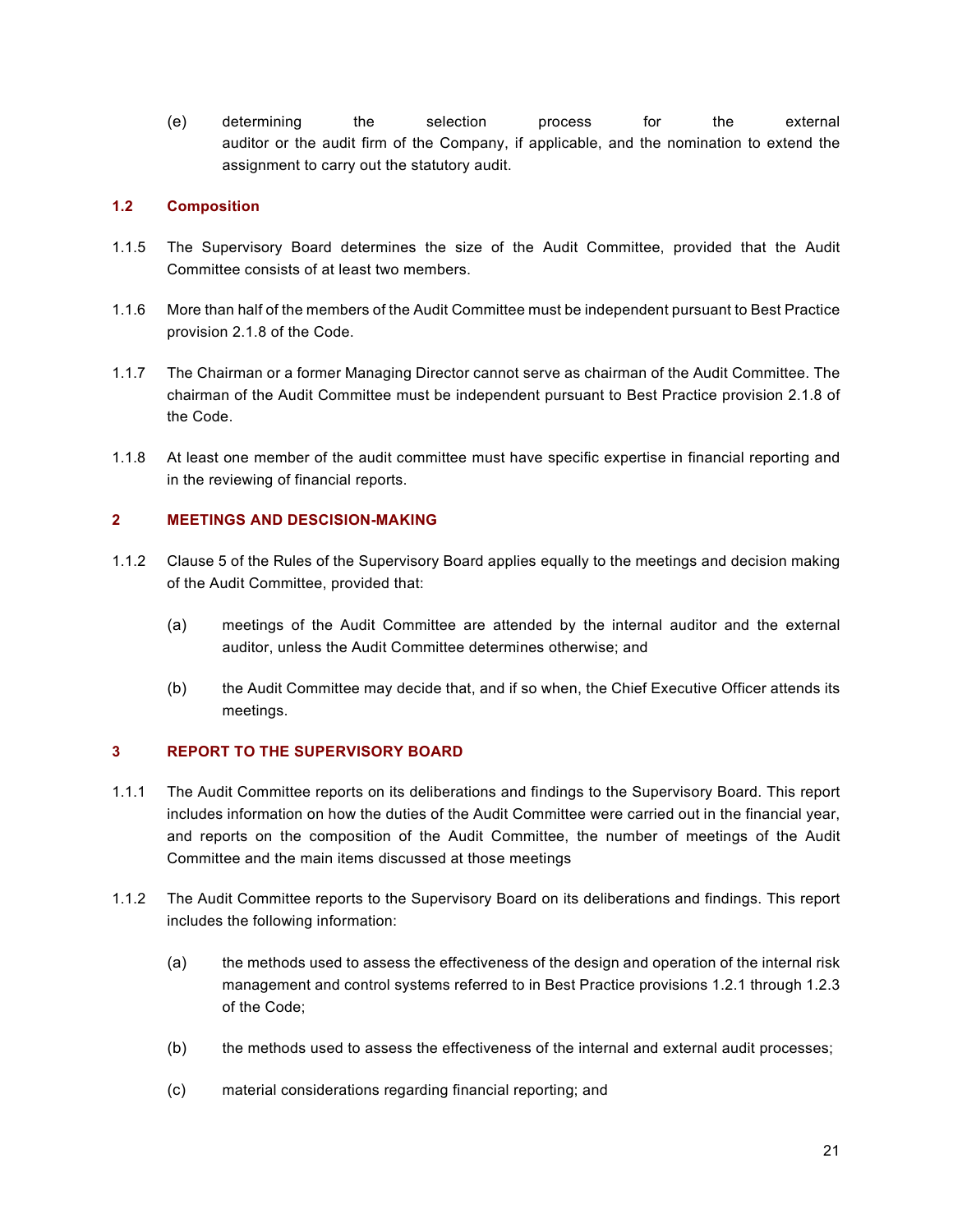(d) the way material risks and uncertainties referred to in Best Practice provision 1.4.3 of the Code have been analysed and discussed, along with a description of the most important findings of the Audit Committee.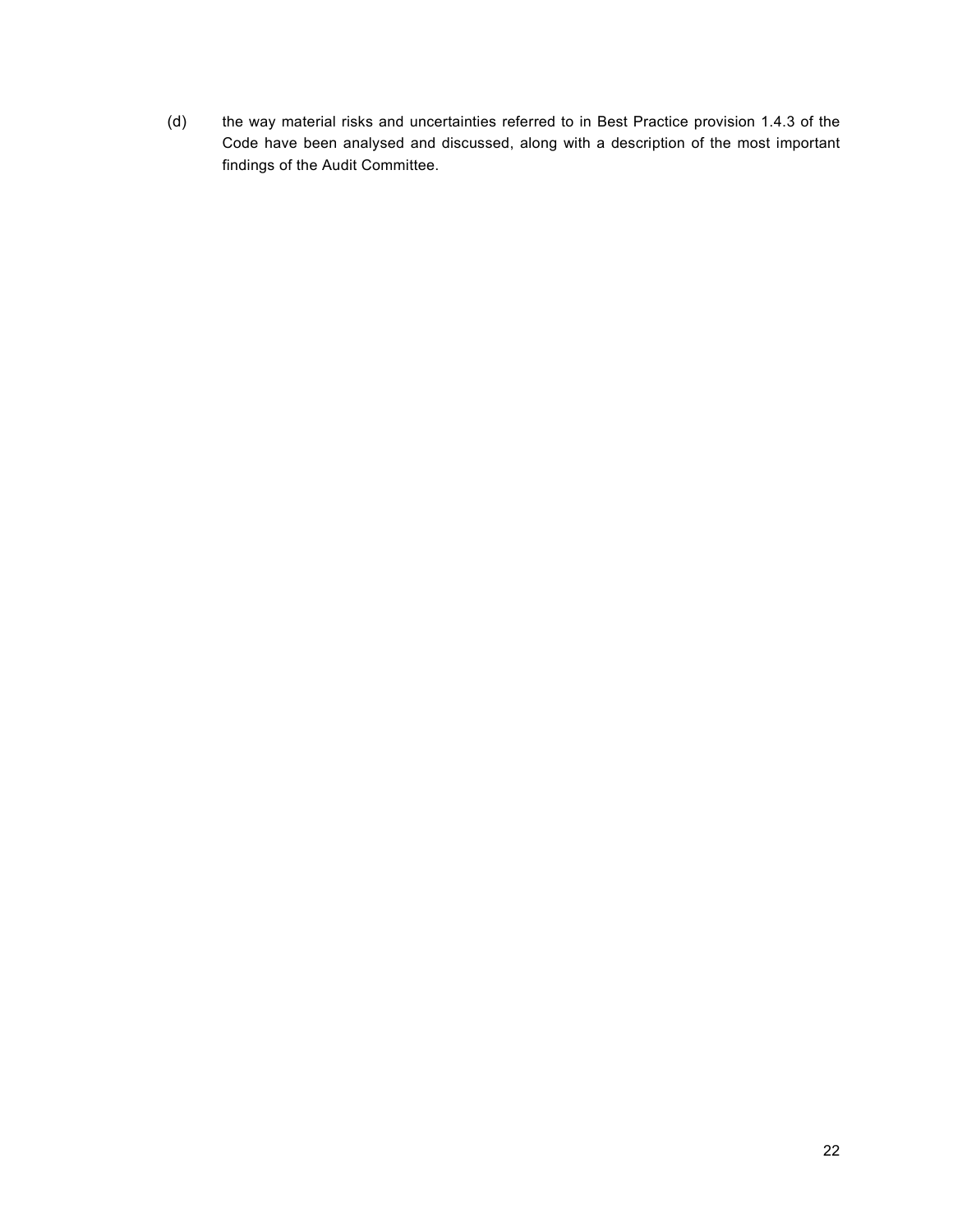## <span id="page-22-0"></span>**Schedule 7** Nomination and Remuneration Committee Charter

## **1 RESPONSIBILITIES AND COMPOSITION OF THE NOMINATION AND REMUNERATION COMMITTEE**

#### **Responsibilities**

- 1.1.1 The Nomination and Remuneration Committee prepares the Supervisory Board's decision making regarding the proposal - for adoption by the General Meeting - on the determination of the remuneration of individual Managing Directors, including severance payments.
- <span id="page-22-1"></span>1.1.2 The Nomination and Remuneration Committee submits a proposal to the Supervisory Board concerning the proposal for the remuneration of Managing Directors. The proposal is drawn up according to the remuneration policy that has been established and in any event covers:
	- (a) the remuneration structure;
	- (b) the amount of the fixed and variable remuneration components;
	- (c) the performance criteria used;
	- (d) the scenario analyses that are carried out; and
	- (e) the pay ratios within the Company and its business.
- 1.1.3 The Nomination and Remuneration Committee will take note of individual Managing Directors' own views with regard to the amount and structure of their own remuneration. The Managing Directors will be requested to pay attention to the aspects referred to under (a) through (e) of clause [1.1.2](#page-22-1) of this Remuneration Committee Charter.
- 1.1.4 The Nomination and Remuneration Committee prepares the Supervisory Board's decision making regarding:
	- (a) the drawing up of selection criteria and appointment procedures for Managing Directors and Supervisory Directors;
	- (b) the periodical assessment of the size and composition of the Management Board and the Supervisory Board, and the making of proposal for a composition profile of the Supervisory Board;
	- (c) the periodical assessment of the performance of individual Managing Directors and Supervisory Directors and reporting this to the Supervisory Board;
	- (d) the drawing up of a plan for the succession of Managing Directors and Supervisory Directors;
	- (e) the proposal for appointment and reappointment of Managing Directors and Supervisory Directors;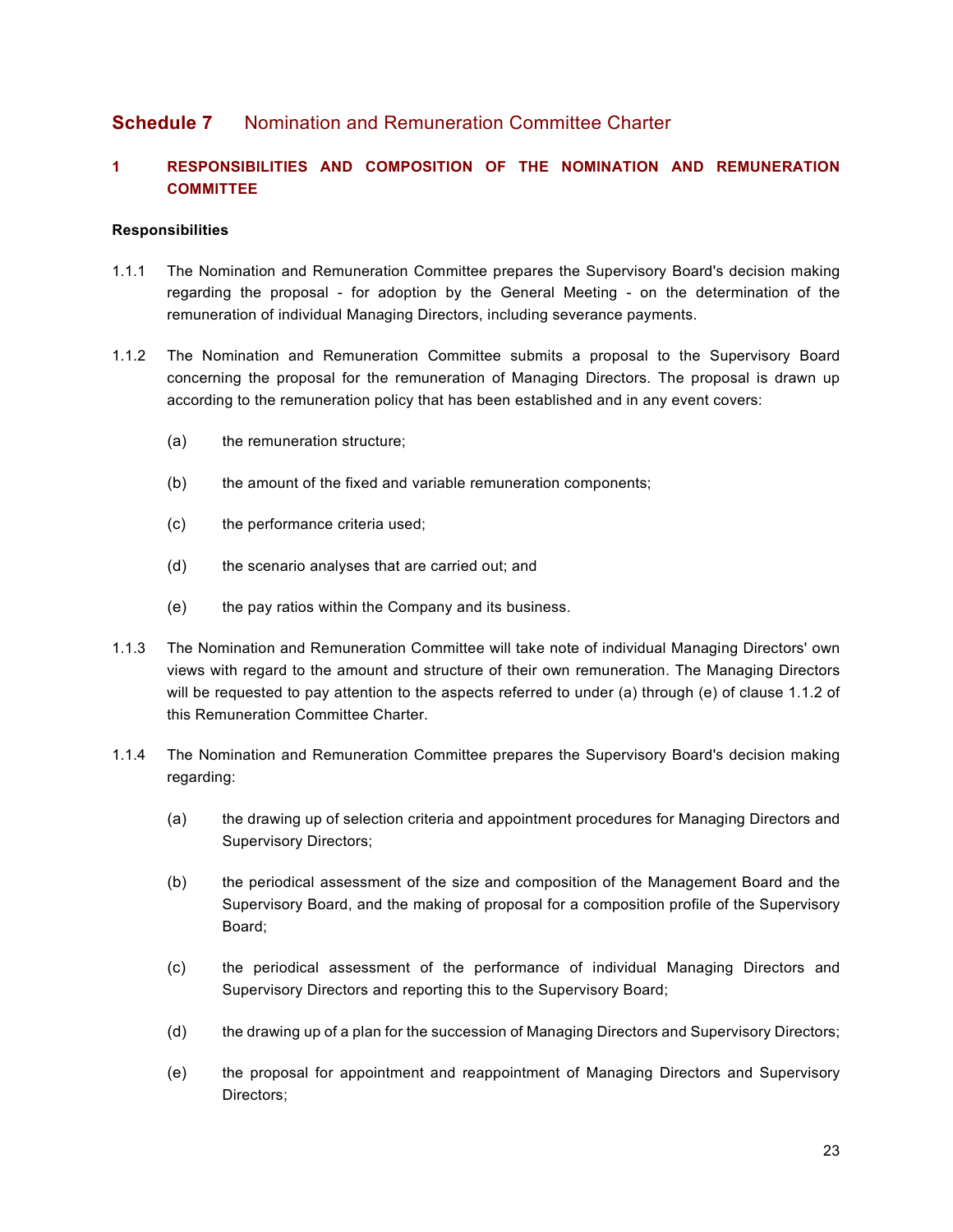(f) the supervision of the policy of the Management Board regarding the selection criteria and appointment procedures for senior management;

## 1.2 **Composition**

- 1.1.1 The Supervisory Board determines the size of the Nomination and Remuneration Committee, provided that the Nomination and Remuneration Committee consists of at least two members.
- 1.1.2 Members of the Nomination and Remuneration Committee are appointed by the Supervisory Board.
- 1.1.3 At least half of the members of the Nomination and Remuneration Committee must be independent pursuant to Best Practice provision 2.1.8 of the Code.

## 1.3 **Chairman**

- 1.1.1 The Supervisory Board appoints one of its members as chairman of the Nomination and Remuneration Committee.
- 1.1.2 A former Managing Director cannot serve as chairman of the Nomination and Remuneration Committee.

## **2 MEETINGS AND DECISION-MAKING**

Clause 5 of the Rules of the Supervisory Board applies equally to the meetings and decision making of the Nomination and Remuneration Committee.

## **3 REPORT TO THE SUPERVISORY BOARD**

The Nomination and Remuneration Committee reports on its deliberations and findings to the Supervisory Board. This report includes information on how the duties of the Nomination and Remuneration Committee were carried out in the financial year, and also reports on the composition of the Nomination and Remuneration Committee, the number of meetings of the Nomination and Remuneration Committee and the main items discussed at those meetings.

## **4 REMUNERATION OF THE SUPERVISORY BOARD AND CONDITIONS**

- 4.1 The Supervisory Board shall from time to time submit proposals to the General Meeting of Shareholders in respect of the remuneration to be paid to the Chairman and other members of the Supervisory Board. The remuneration of a Supervisory Board member may not be made dependent of the Company's results. If the members of the Supervisory Board are required to charge VAT on their fees, the Company shall pay the amount of VAT.
- 4.2 In fixing the remuneration of the Supervisory Board, the following requirements must be observed;
	- (a) none of its members may receive shares and/or options or similar rights to acquire shares in the Company's capital as part of their remuneration;
	- (b) none of its members may hold securities as meant sub a) other than for long-term investment;